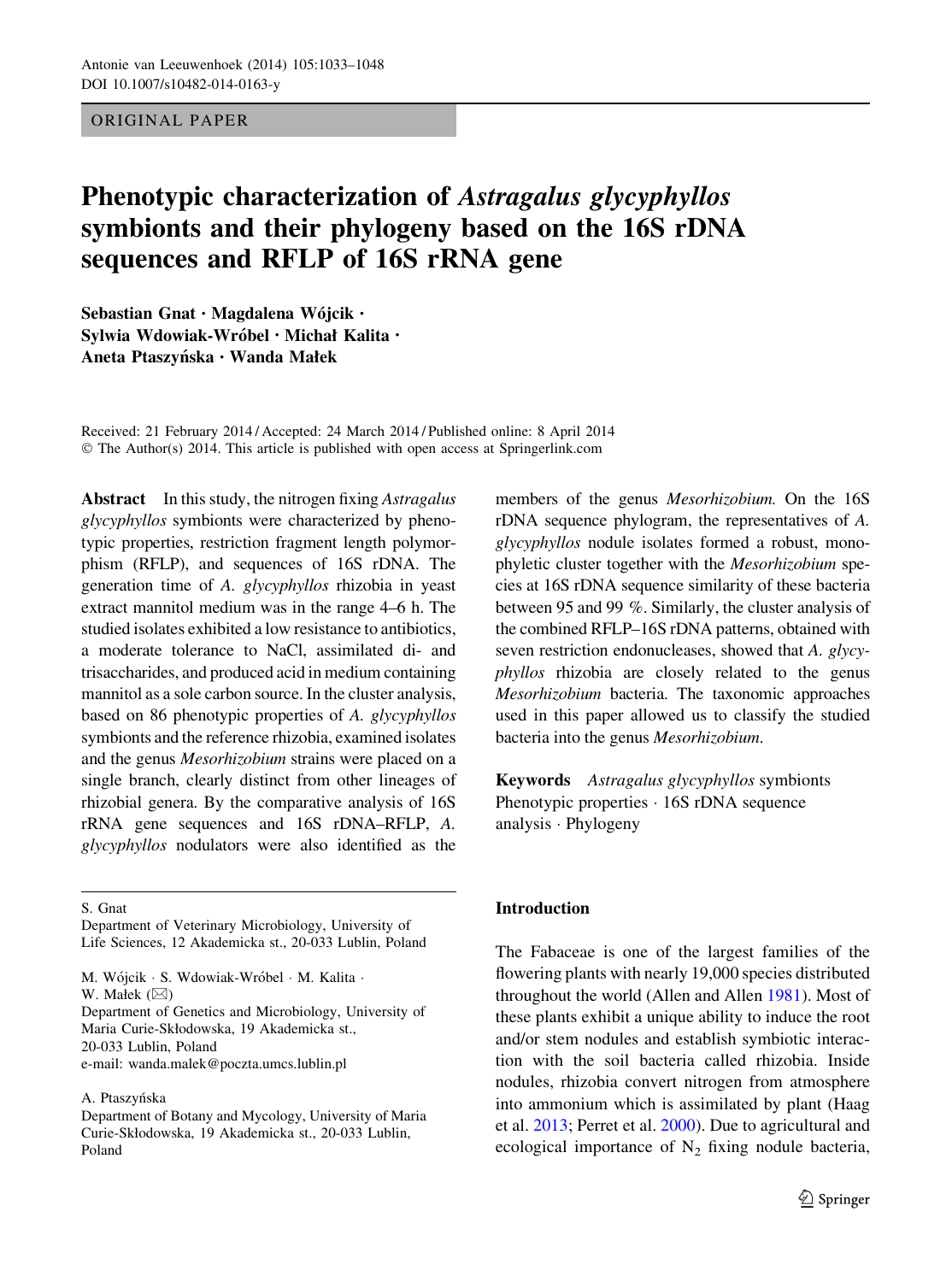their diversity and taxonomy have been investigated extensively and, in a consequence, the Rhizobium systematics has been greatly improved in the last three decades. At the present time, 150 Rhizobium species have been identified and assigned to 12 genera of the class alpha-Proteobacteria i.e. Azorhizobium, Bradyrhizobium, Mesorhizobium, Rhizobium, Ensifer, Methylobacter, Devosia, Ochrobactrum, Blastobacter, Microvirga, Shinella, and Phyllobacterium as well as to four genera of the class beta-Proteobacteria i.e. Burkholderia, Cupriavidus, Herbaspirillum, and Ralstonia (Balachandar et al. [2007;](#page-14-0) Małek and Sajnaga [1999;](#page-15-0) Parte [2014;](#page-15-0) Sawada et al. [2003;](#page-15-0) Willems [2006](#page-15-0)).

Currently, in the Rhizobium taxonomy the polyphasic approach, based on phenotypic and genomic criteria is used (Graham et al. [1991;](#page-14-0) Małek and Sajnaga [1999;](#page-15-0) Vandamme et al. [1996\)](#page-15-0). Among the phenotypic features especially interesting are those that are important in the ecological niche occupied by a given microorganism. For the classification of bacteria, mainly at the genus level and for tracing their evolutionary history, the analysis of full-length 16S rRNA gene sequences of a few carefully selected strains and restriction fragment length polymorphism (RFLP)–16S rDNA fingerprints of large number of strains are recommended (Mierzwa et al. [2009](#page-15-0); Safronova et al. [2014](#page-15-0); Smibert and Krieg [1981](#page-15-0); Toolarood et al. [2012;](#page-15-0) Vinuesa et al. [2005;](#page-15-0) Wdo-wiak-Wróbel and Małek [2010;](#page-15-0) Wolde-meskel et al. [2005\)](#page-15-0).

Most taxonomic studies of rhizobia have been focused on the symbionts of the crop legumes of agricultural significance but in the recent years the essential contribution in this field had the investigations of the symbionts of the wild growing legumes which are plants ecologically important.

Astragalus glycyphyllos, commonly known as the liquorice milkvetch, is a perennial, herbaceous, leguminous plant widespread throughout Europe and temperate Asia, important to maintain the proper ecosystem functioning. To the best of our knowledge, this is the first report concerning the genus position and evolutionary history of diazotrophic symbionts of A. glycyphyllos inferred from numerical analysis of phenotypic properties and comparative sequence analysis of 16S rDNA. In order to determine the genus position and phylogeny of rhizobia associated with A. glycyphyllos, we isolated them from liquorice milkvetch root nodules and characterized by series of

cultural, physiological, and biochemical tests as well as by sequence and RFLP analyses of the amplified 16S rRNA gene.

# Materials and methods

# Bacterial strains and their maintenance

All strains used in this study are listed in Table [1.](#page-2-0) Rhizobia were isolated from the root nodules of A. glycyphyllos growing in the xerothermic grasslands of south-east part of Poland (Lublin region), although, they could be also found in bulk soil. Nodule bacteria were routinely grown at  $28 \degree C$  (unless otherwise noted) and stored at  $4^{\circ}$ C on yeast extract mannitol medium (YEM 10 g of active dried Baker's yeast, 10 g of mannitol, 2.5 g of peptone, 15 g of agar, 1 l of deionized water). In phenotypic growth tests on various carbon an nitrogen sources minimal BS medium (Sherwood [1970](#page-15-0)) was used. Organic substrates were added to the medium after filter sterilization (pore size,  $0.22 \mu m$ , Millipore Corporation).

Isolation of bacteria from A. glycyphyllos root nodules

The fresh nodules were dissected from the roots, rinsed thoroughly in water, surface sterilized by immersion in a 0.1 % HgCl<sub>2</sub> for 1 min, next in 0.75 % ethanol for 1 min, and rinsed in sterile water. Nodules were individually crushed, material from nodules was streaked onto the surface YEM plates, and the plates were incubated at  $28 \degree C$  for 5–7 days. Individual colonies were selected and their purity was checked by repeated striking of single colonies on YEM medium. The symbiotic ability of each A. glycyphyllos nodule isolate was confirmed by nodulating its original host using the method of Vincent [\(1970](#page-15-0)).

Morphological and growth characteristics of bacteria

The nodule bacteria were examined for Gram reaction, structure of colonies, their color, consistency, and presence or absence of gummy substances (Smibert and Krieg [1981\)](#page-15-0). The generation time of A. glycyphyllos rhizobia, their growth temperature ranges (5,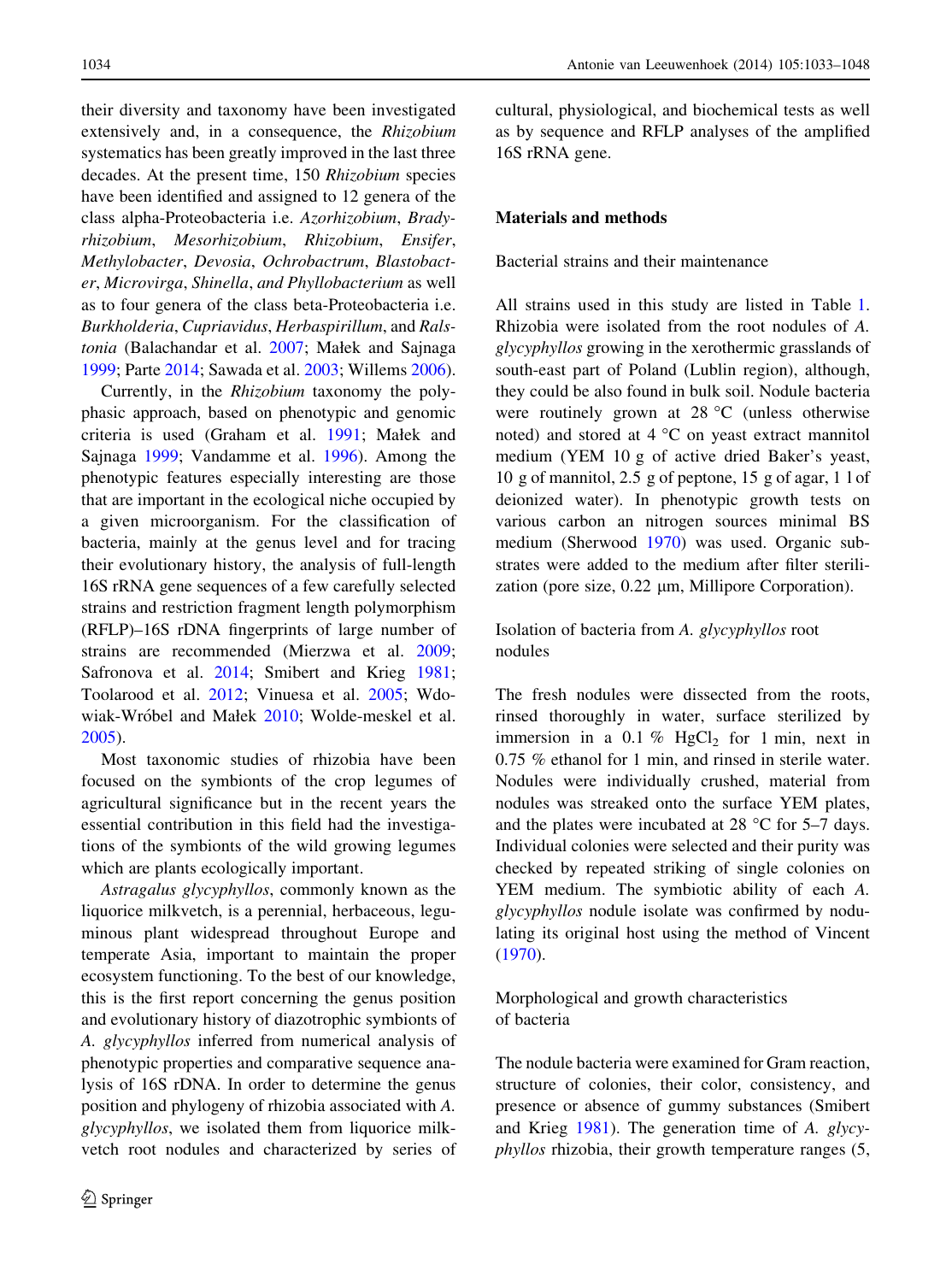<span id="page-2-0"></span>Table 1 Bacterial strains used in this study

ZGM Department of Genetics and Microbiology, University of Marie Curie-Skłodowska, Lublin, Poland, USDA United States Department of Agriculture, Beltsville, MD, USA, ATCC American Type Culture Collection, Rockville, MD, ICMP International Collection of Microorganisms from Plants, Landcare Research, Auckland, New Zealand, LMG Belgian Coordinated Collections of Microorganisms/LMG Bacteria Collection, Gent Universiteit, Belgium, CCBAU Culture Collection of Beijing Agricultural University, Beijing, China, IChB Institute of Bioorganic Chemistry, Poznań, Poland, NZP Division of Scientific and Industrial Research, Palmerston North, New Zealand, DB Department of Biotechnology, Graduate School of Engineering, Osaka University, Yamadaoka, Suitashi, Osaka, Japan

| Strains                                                            | Host                     | Geographic origin | Source       |
|--------------------------------------------------------------------|--------------------------|-------------------|--------------|
| Astragalus glycyphyllos isolates AG1-29                            | Astragalus glycyphyllos  | Poland            | ZGM          |
| Mesorhizobium albiziae CCBAU61158                                  | Albizia kalkora          | China             | CCBAU        |
| Mesorhizobium amorphae ICMP15022                                   | Amorpha fruticosa        | New Zealand       | ICMP         |
| Mesorhizobium caraganae CCBAU11299                                 | Caragana spp.            | China             | <b>CCBAU</b> |
| Mesorhizobium chacoense USDA4963                                   | Prosopis alba            | Argentina         | USDA         |
| Mesorhizobium ciceri UPMCa7 <sup>T</sup> (ATCC51585 <sup>T</sup> ) | Cicer arietinum          | Spain             | ATCC         |
| Mesorhizobium ciceri USDA3383                                      | Cicer arietinum          | Spain             | USDA         |
| Mesorhizobium gobiense CCBAU83330                                  | Oxytropis glabra         | China             | <b>CCBAU</b> |
| Mesorhizobium huakuii USDA4779                                     | Astragalus sinicus       | China             | USDA         |
| Mesorhizobium loti USDA3471                                        | Lotus corniculatus       | New Zealand       | USDA         |
| Mesorhizobium plurifarium USDA3707                                 | Acacia senegal           | Senegal           | <b>USDA</b>  |
| Mesorhizobium septentrionale SDW018                                | Astragalus adsurgens     | China             | <b>CCBAU</b> |
| Mesorhizobium shangrilense CCBAU65327                              | Caragana bicolor         | China             | <b>CCBAU</b> |
| Mesorhizobium temperatum LMG23931                                  | Astragalus adsurgens     | China             | LMG          |
| Mesorhizobium tianshanense USDA3592                                | Glycyrrhiza pallidiflora | China             | USDA         |
| Bradyrhizobium japonicum                                           |                          |                   |              |
| <b>USDA110</b>                                                     | Glycine max              | <b>USA</b>        | <b>USDA</b>  |
| USDA6                                                              | Glycine max              | <b>USA</b>        | <b>USDA</b>  |
| Bradyrhizobium liaoningense USDA3622                               | Glycine max              | USA               | USDA         |
| Bradyrhizobium sp. (Lupinus) USDA3045                              | Lupinus sp.              | USA               | USDA         |
| Bradyrhizobium yuanmingense CCBAU10071                             | Lespedeza cuneata        | China             | <b>CCBAU</b> |
| Rhizobium galegae                                                  |                          |                   |              |
| HAMBI1141                                                          | Galega officinalis       | New Zealand       | HAMBI        |
| <b>HAMBI1155</b>                                                   | Galega orientalis        |                   | HAMBI        |
| <b>HAMBI1185</b>                                                   | Galega officinalis       |                   | HAMBI        |
| Rhizobium leguminosarum                                            |                          |                   |              |
| bv. trifolii 21                                                    | Trifolium sp.            | Poland            | <b>ZGM</b>   |
| bv. trifolii ANU843                                                | Trifolium sp.            | Poland            | ZGM          |
| by. viciae 1                                                       | Vicia sp.                | Poland            | ZGM          |
| by. viciae 2                                                       | Vicia sp.                | Poland            | ZGM          |
| by. viciae 33                                                      | Vicia sp.                | Poland            | ZGM          |
| by. viciae 36                                                      | Vicia sp.                | Poland            | ZGM          |
| by, viciae 3841                                                    | Vicia sp.                | Poland            | ZGM          |
| Rhizobium tropici OUT21                                            | Phaseolus sp.            | <b>USA</b>        | <b>USDA</b>  |
| Sinorhizobium fredii                                               |                          |                   |              |
| USDA1-6                                                            | Glycine sp.              | China             | <b>USDA</b>  |
| <b>USDA16-1</b>                                                    | Glycine sp.              | China             | <b>USDA</b>  |
| <b>USDA440</b>                                                     | Glycine sp.              | China             | <b>USDA</b>  |
| Ensifer meliloti                                                   |                          |                   |              |
| SU47                                                               | Medicago sativa          | Australia         | NZP          |
| 11                                                                 | Medicago sativa          | Poland            | ZGM          |
| 13                                                                 | Medicago sativa          | Poland            | ZGM          |
| $L5-30$                                                            | Medicago sativa          | Poland            | ZGM          |
| L54                                                                | Medicago sativa          | Poland            | ZGM          |
| <b>MVII</b>                                                        | Medicago sativa          | Poland            | ZGM          |
| Agrobacterium tumefaciens B6S3                                     |                          | Poland            | <b>IChB</b>  |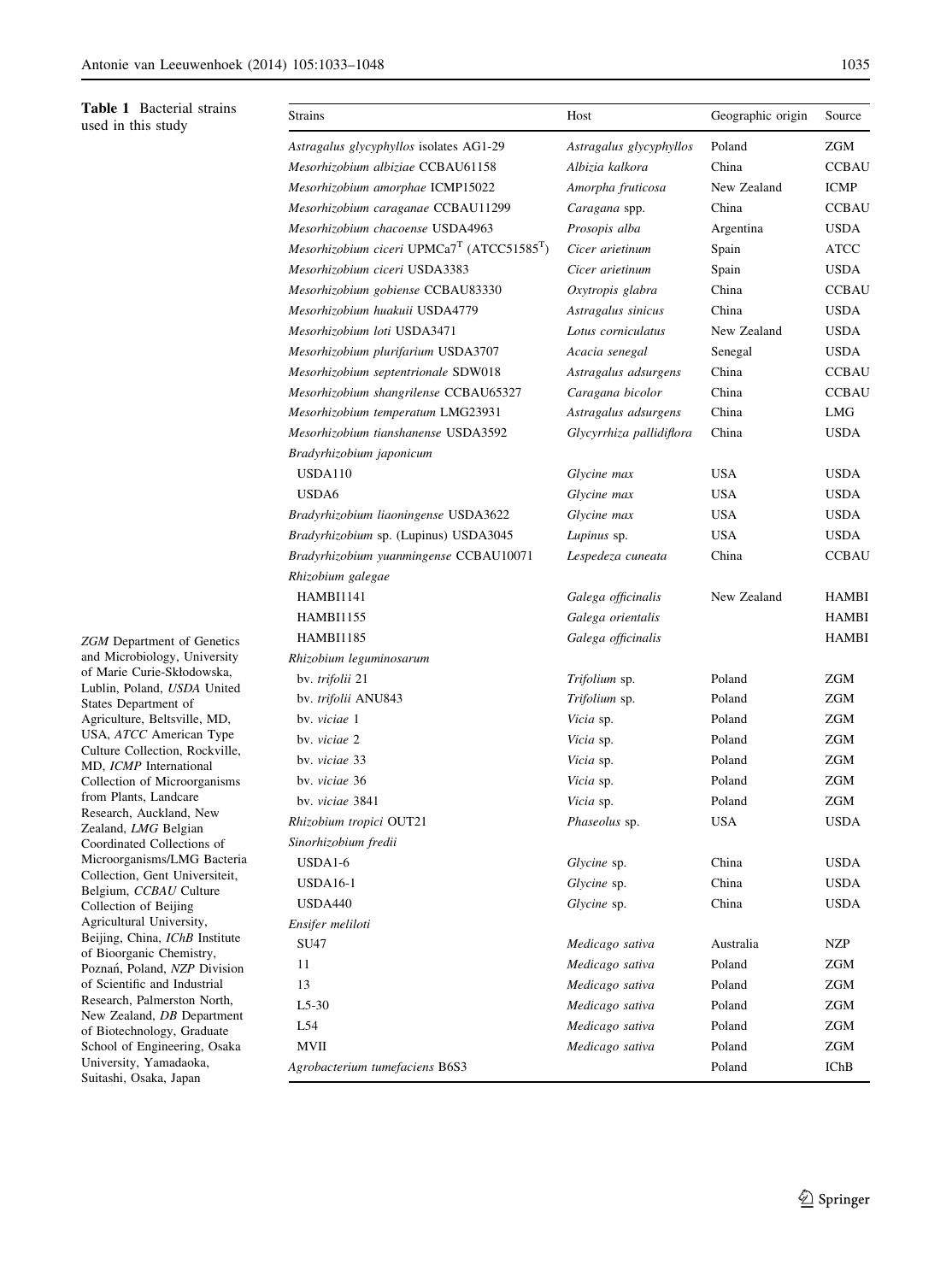12, 15, 20, 28, 35, 40, 42, 45 °C), the ability to grow at various pH (4, 5, 6, 7, 8, 9, 10), tolerance for different NaCl concentrations (0.1, 0.5, 1.0, 1.5, 2.0, 2.5, 3.0 %) were performed on YEM medium as described by Smibert and Krieg ([1981\)](#page-15-0). The active movement of bacteria was assessed on 0.3 % YEM agar medium by their capacity to migrate away from the spot of inoculation.

# Utilization of carbon sources

Assimilation of different substrates as a sole carbon sources was tested on BS agar medium (Sherwood [1970\)](#page-15-0) where mannitol was replaced by other carbon compound at the final concentration of 1  $%$  (w/v). The following carbon substrates were tested: L-alanine, Larabinose, DL-arginine hydrochloride, DL-asparagine, cellobiose, dextrin, dulcitol, fructose, galactose, glycerol, glucose, L-glutamine, hippurate, inulin, sodium malate, xylose, tertrate, lactose, lysine, maltose, mannitol, mannose, raffinose, rhamnose, sucrose, sodium citrate, salicin, starch, trehalose, and tyrosine. The pH of medium was adjusted to 7.0 by using sterile 1 M NaOH or 1 M HCl after the carbon source was added. Bromothymol blue at the final concentration of 0.0025 % (w/v) was used as pH indicator. Changes in the pH values of the media were recorded after 5–7 days of bacterial growth at 28 °C. The BS medium with mannitol was used as the positive control whereas BS medium without any carbon source as negative one.

### Utilization of nitrogen sources

Utilization of different substrates as a sole nitrogen was tested by using the basal BS medium in which NH4Cl was replaced by the following amino acids: DLarginine, DL-glutamine, L-histidine monohydrochloride, L-hydroxyproline, isoleucine, L-methionine, DLproline, DL-serine, L-tyrosine and NaNO<sub>3</sub>. All nitrogen sources were prepared as a stock solutions and added to the medium to obtain the final concentration of 1 %. The growth of bacteria in BS basal medium served as a positive control.

# Intrinsic antibiotic resistance

Intrinsic antibiotic resistance was tested as described earlier (Kalita and Małek [2004](#page-14-0)) on YEM agar medium supplemented with one of the following antibiotics at the indicated concentrations ( $\mu$ g ml<sup>-1</sup>): ampicillin 50, 100, 200; neomycin 10, 20, 40, 80; streptomycin 25, 50, 100, 200; tetracycline 5, 10, 20, 40; rifampicin 10, 20, 40, 100.

# Tolerance to dyes

Tolerance to dyes was investigated on YEM agar medium containing the following dyes at the indicated concentrations (%, w/v): auramine 0.0065, 0.013, 0.2; safranin 0.0065, 0.013, 0.2; methyl green 0.0065, 0.013, 0.2; methyl red 0.0065, 0.013, 0.2; crystal violet 0.0065, 0.013, 0.2; acridine orange 0.0065, 0.013, 0.2. The positive control for antibiotic and dye tolerances was the bacterial growth on the basal YEM medium under a standard conditions.

# Miscellaneous other tests

Calcofluor and Congo red absorption were tested in YEM medium as described earlier (Wdowiak-Wróbel and Małek [2000](#page-15-0)). The precipitation of calcium glycerophosphate was examined according to Hofer's procedure [\(1941](#page-14-0)). Melanin production was studied using the method described by Cubo et al. ([1998\)](#page-14-0). The reaction to litmus milk, tests for activity of catalase, bgalactosidase, b-D-glucosidase (aesculinase), nitrate reductase, oxidase, peroxidase, phosphatase, and urease were carried out by the methods of Cowan and Steel [\(1965](#page-14-0)) whereas the indole acetic acid synthesis was studied according to method of Minamisawa and Fukai ([1991\)](#page-15-0). All phenotypic tests were done in triplicate at least twice.

# Data analysis

In all experiments, the growth of bacteria was recorded after 5–7 days of incubation at 28  $^{\circ}$ C in triplicate. The results of phenotypic tests were coded using a binary system which was used to estimate the simple matching similarity coefficient (SM) of each strain pair and to generate a similarity matrix (Sneath and Sokal [1973\)](#page-15-0). On the basis of the similarity matrix, clustering analysis was performed by the unweighted pair group method averages algorithm (UPGMA) with NT-SYS software package and results were visualized on the phenogram using NT-SYS software.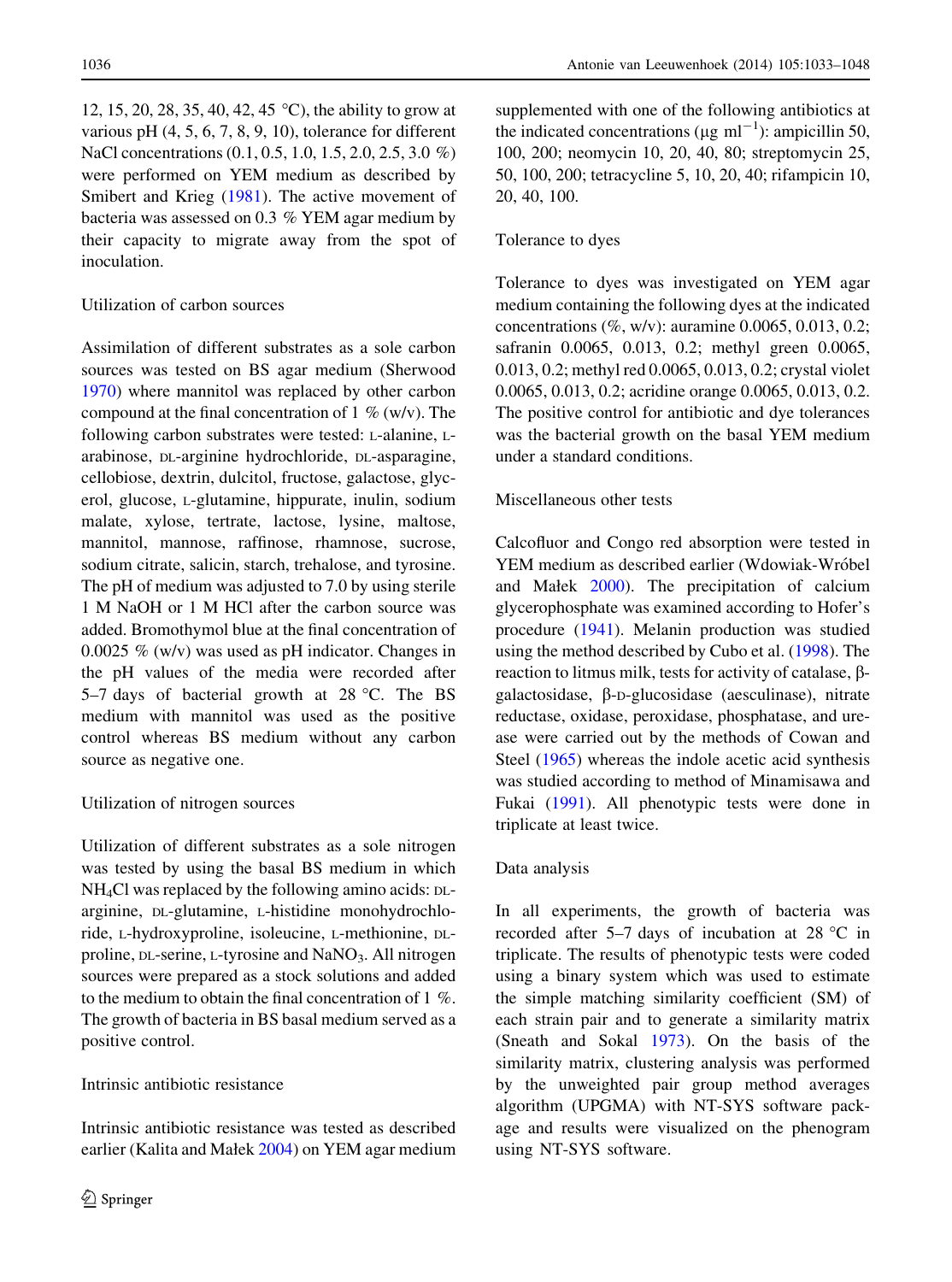#### DNA isolation

30 ml of 72 h Rhizobium liquid cultures in YEM medium were used to isolate genomic DNA according to the method described by Pitcher et al. ([1989\)](#page-15-0). The purity and concentration of DNA samples were assessed with spectrophotometer (Bio-Rad, SmartSpec<sup>TM</sup>3000).

#### 16S rRNA gene amplification

Primers fD1 (5'-AGAGTTTGATCCTGGCTCAG-3') and rD1 (5'-AAGGAGGTGATCCAG CC-3'), corresponding to *Escherichia coli* 16S rRNA gene position 8–27 and 1,524–1,540, respectively were used for PCR amplification of almost full-length 16S rDNA of studied bacteria (Weisburg et al. [1991](#page-15-0)). Amplification with 50–100 ng of pure genomic DNA was carried out according to ReadyMix<sup>TM</sup> Taq PCR Reaction Mix procedure (SIGMA-Aldrich) by using the following temperature profiles: initial denaturation at 96  $\degree$ C for 2 min; 30 cycles of 40 s at 94 °C, 40 s at 52 °C, 1 min at 72 °C; followed by a final extension at 72 °C for 3 min and then a hold at  $4^{\circ}$ C. To evaluate the effectiveness of PCR reaction, five microliter portions of amplified DNA were separated electrophoretically on a 1.5 % agarose gel at approximately 80 V. Remaining part of PCR products was purified and sequenced from both strands with the BigDye terminator Cycle Sequencing kit following manufacturer's instructions (Applied Biosystem, Foster City, CA, USA) and using the 3500 Genetic Analyzer (Applied Biosystems). The amplified 16S rDNA sequences of A. glycyphyllos symbionts and those of related bacteria obtained from GenBank were aligned using ClustalW 1.83 package and next, edited with the GeneDoc. Phylogenetic trees were generated using neighborjoining (NJ) and maximum likelihood (ML) methods. In the NJ method, the phylogenetic distances were determined with Kimura's two-parameter model [\(1980](#page-14-0)) using MEGA 4 program (Tamura et al. [2007\)](#page-15-0). ML analysis was performed using PAUP version 4.0b10 (Swofford [2002\)](#page-15-0) and MODELTEST 3.7 program (Posada and Crondall [1998\)](#page-15-0) to choose the best-fit evolutionary model for 16S rRNA gene. The confidence values for nodes in the tree were generated by bootstrap analysis using 100 permutations of the data sets.

16S rDNA nucleotide sequence accession numbers

The 16S rDNA sequences of 10 A. glycyphyllos symbionts have been deposited in GenBank nucleotide sequence databases under accession numbers: KF430327–KF430336.

### 16S rDNA PCR-RFLP

Nearly full-length 16S rDNA PCR products, obtained as described above, were digested with 5 U each of MspI, MboI, Hin6I, HinfI, TaqI, RsaI, and AluI endonucleases and the restriction fragments were electrophoretically separated in 3 % (w/v) agarose gels. The RFLP profiles obtained with seven enzymes were combined and used for establishing RFLP groups. The isolates that had identical banding patterns were allocated to the same 16S rDNA–RFLP type. Relationships between strains were determined by using data from enzymes that differentiated strains. A binary system (1 for the presence of band and 0 for its absence) was used to generate similarity matrix which was analyzed using the unweighted pair group method with averages algorithm (UPGMA; Sneath and Sokal [1973\)](#page-15-0) and dendrogram, presenting the 16S rDNA–RFLP clusters, was generated from the pairwise similarity matrix with NTSYS-PC software using the Nei and Li ([1979](#page-15-0)) correlation coefficient.

# Results and discussion

In the recent years, the clear progress towards the development of more complete rhizobial taxonomy has been made and new species of nodule bacteria have been described (Balachandar et al. [2007](#page-14-0); [http://](http://rhizobia.co.nz/taxonomy/rhizobia.html) [rhizobia.co.nz/taxonomy/rhizobia.html](http://rhizobia.co.nz/taxonomy/rhizobia.html); Sawada et al. [2003;](#page-15-0) Willems [2006\)](#page-15-0). The present studies, has focused on the analysis of rhizobia isolated from root nodules of wild growing A. glycyphyllos in order to determine their genus position and phylogenetic relationship. The International Committee of Systematic Bacteriology recommended minimal standards for valid publication of a new taxa according to which the genus should be built on the numerical analysis of physiological and metabolic features and sequence analysis of 16S rRNA gene whereas, bacterial species should be diagnosable by a discriminative phenotypic properties and DNA–DNA relatedness (Rosselló-Mora and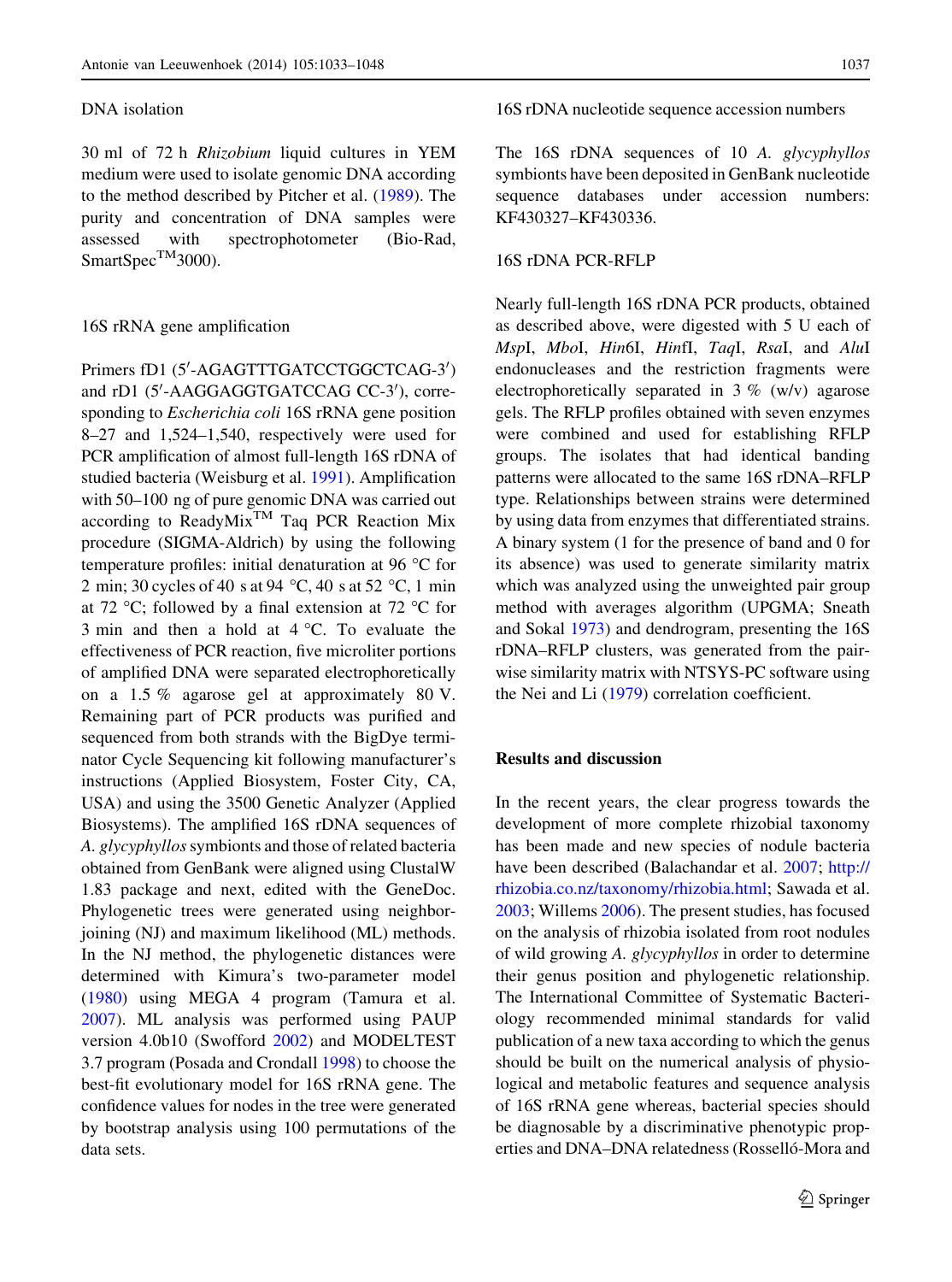Amann [2001\)](#page-15-0). All studied A. glycyphyllos nodule bacteria were effective in nitrogen-fixation with their original host. Effective symbiosis was by the pink color of root nodules and good growth of plants inoculated with bacteria on nitrogen-free medium for 6 weeks (data not presented). Due to a nitrogen-fixing capacity of studied nodule bacteria, their host- A. glycyphyllos can colonize nitrogen deficient areas enhancing their fertility and additionally, A. glycyphyllos–Rhizobium association, potentially is a good candidate for revegetation program.

# Phenotypic characterization and numerical classification of A. glycyphyllos nodulators

A total 62 bacterial strains, including 28 A. glycyphyllos nodule isolates and 34 reference strains representing species of the genera: Rhizobium, Ensifer, Mesorhizobium, and Bradyrhizobium were analyzed by using 86 phenotypic properties. The phenotypic characterization of A. glycyphyllos rhizobia was based on their: generation time, utilization of different compounds as a sole carbon and nitrogen sources, tolerance to NaCl, resistance to different antibiotics and stains, litmus milk reaction, temperature and pH growth range as well as production of some exoenzymes. The liquorice milkvetch rhizobia are Gramnegative, motile bacteria. The bacterial motility was determined on 0.35 % YEM agar medium by flares of growth away from inoculation point (Fig. 1). Temperature is one of the factors affecting the growth of microorganisms. The growth temperature range for A. glycyphyllos symbionts was determined between 15 and  $34 \,^{\circ}\text{C}$  with typical for most rhizobia optimal temperature 28–30 °C (Elkan [1992](#page-14-0); Jarvis et al. [1997](#page-14-0); Małek and Sajnaga [1999;](#page-15-0) Mierzwa et al. [2009\)](#page-15-0). All of them grew at pH 6–9. None of tested strains could grow at pH 5 but some of them grew at pH 10. Liquorice milkvetch rhizobia could grow on YEM medium with 0.5 % NaCl and most of them also tolerated 1 % sodium chloride. A. glycyphyllos nodulators were moderately fast-growing rhizobia with generation time 4–6 h in YEM broth at 28  $^{\circ}$ C. Such doubling time is a characteristic of the strains of the genus Mesorhizobium (Jarvis et al. [1997](#page-14-0); Mierzwa et al. [2009;](#page-15-0) Van Berkum and Eardly [1998\)](#page-15-0). The strains under investigation were able to use a wide variety of compounds as a sole carbon source. Their carbon utilization patterns varied widely. 14 of the 33 carbon



Fig. 1 Light microscopy of swarming motility of A. glycyphyllos symbionts: AG on 0.35 % swim YEM agar sowing a diffuse swim ring expending beyond the site of bacteria inoculation

compounds tested supported the growth of all 28 A. glycyphyllos nodulators. None of them used sodium hippurate as a sole carbon source. Growing on mannitol and different sugars they acidified medium similar as fast growing rhizobia including mesorhizobia (Elkan [1992](#page-14-0)). Liquorice milkvetch symbionts assimilated di- and trisaccharides: cellobiose, lactose, maltose, raffinose, and sucrose similar as the reference Mesorhizobium species. According to Elkan ([1992](#page-14-0)), this ability is characteristic of fast-growing rhizobia and allow to differentiate them from slow-growing bradyrhizobia. The ability to use a wide range of carbon sources is beneficial for the bacteria living in the soil and may be related to their high competitiveness in a natural environment. Among A. glycyphyllos rhizobia some variations in the assimilation of different nitrogen sources were observed. Nine of 22 nitrogen compounds were used by all studied isolates and only L-glycine and DL-isoleucine were not utilized by any of them. The relevant phenotypic characteristics that differentiate newly discovered A. glycyphyllos rhizobia from reference Mesorhizobium species are listed in Table [2](#page-6-0). The growth of A. glycyphyllos rhizobia, in the presence of six antibiotics and eight different stains was also tested. These bacteria indicated different patterns for resistance to antibiotics, however, their spectrum of intrinsic antibiotic resistance was relatively narrow. Studied isolates showed a week resistance to tetracycline, neomycin and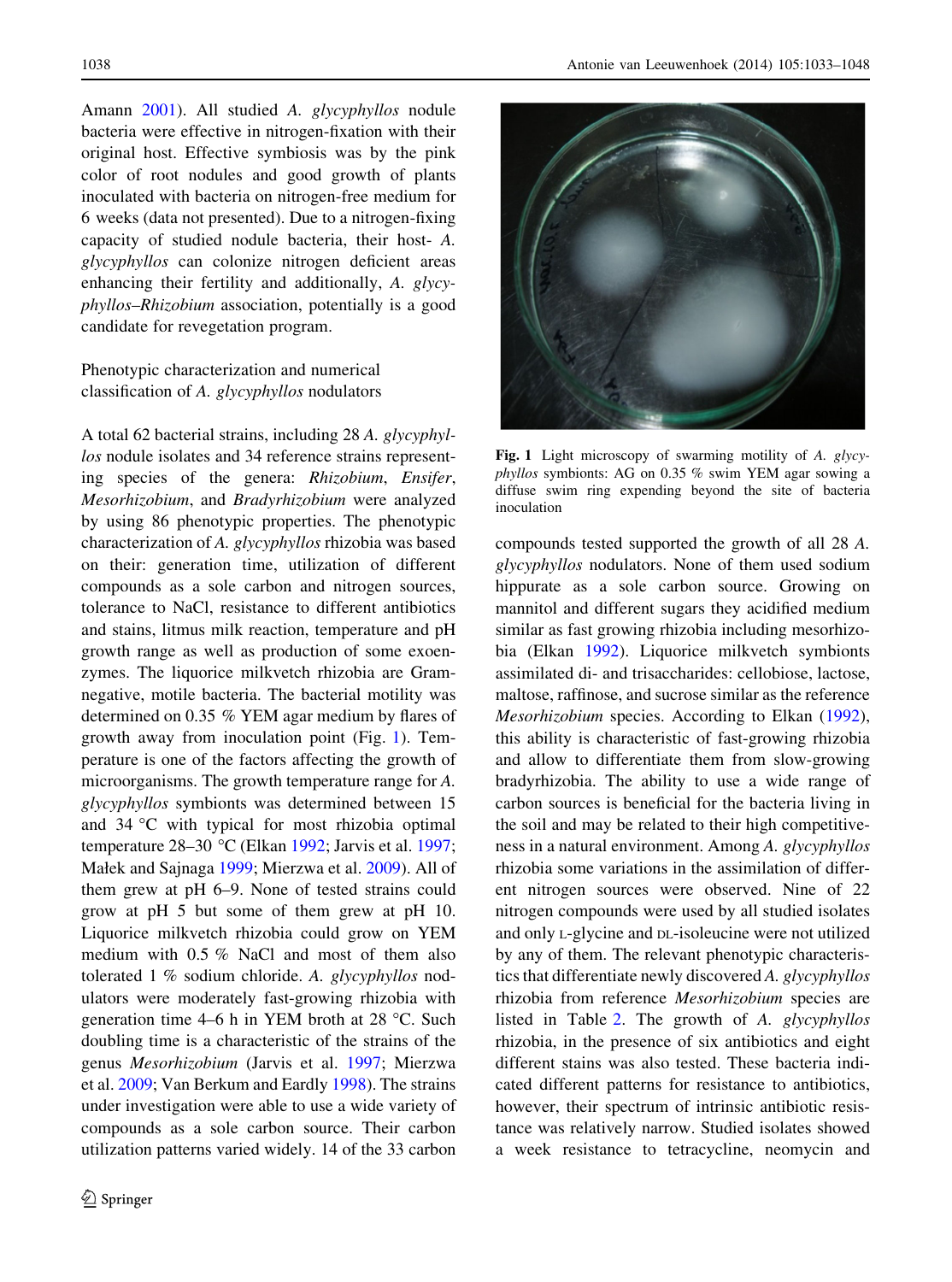<span id="page-6-0"></span>

| Characteristics                | glycyphyllos<br>Nodule isolates<br>$n^a = 28$<br>Astragalus | M. tianshanense<br>USDA3592                         | M. chacoense<br>USDA4963                    | $M.$ mediterraneum<br>USDA3392              | M. plurifarium<br>USDA3707       | <b>USDA3383</b><br>M. ciceri                | M.huakuii<br>USDA4779 | M. amorphae<br>ICMP15022                                    | <b>USDA3471</b><br>M. loti |
|--------------------------------|-------------------------------------------------------------|-----------------------------------------------------|---------------------------------------------|---------------------------------------------|----------------------------------|---------------------------------------------|-----------------------|-------------------------------------------------------------|----------------------------|
|                                |                                                             | $\overline{\mathbb{I}}$<br>$\overline{\phantom{a}}$ | $\overline{\mathbb{I}}$<br>$\boldsymbol{n}$ | $\overline{\mathbb{I}}$<br>$\boldsymbol{n}$ | $n=1$                            | $\frac{1}{\pi}$<br>$\overline{\phantom{a}}$ | $n = 1$               | $\overline{\phantom{0}}$<br>$\parallel$<br>$\boldsymbol{n}$ | $n=1$                      |
| Tolerance to pH                |                                                             |                                                     |                                             |                                             |                                  |                                             |                       |                                                             |                            |
| 4                              | $\mathring{\mathcal{C}}$                                    | I                                                   | I                                           | ı                                           | $\ensuremath{^{\circ}}\xspace_+$ | T                                           | Ш                     | I                                                           | T                          |
| 5                              | $\overline{\phantom{a}}$                                    | $\overline{\phantom{a}}$                            | $^{+}$                                      |                                             | $^{+}$                           | $^{+}$                                      | $^{+}$                | $^{+}$                                                      | $^{+}$                     |
| Tolerance to NaCl $(\% )$      |                                                             |                                                     |                                             |                                             |                                  |                                             |                       |                                                             |                            |
| $\sim$                         | $+$ (9) <sup>c</sup>                                        | $\overline{\phantom{a}}$                            | $^{+}$                                      | $^{+}$                                      | $^{+}$                           | $^{+}$                                      |                       | $^{+}$                                                      |                            |
| Enzyme activity                |                                                             |                                                     |                                             |                                             |                                  |                                             |                       |                                                             |                            |
| Glucohydrolase-p-glucoside     | $+ (12)$                                                    |                                                     |                                             | $^+$                                        | I                                | ı                                           | $^+$                  | Т                                                           | I                          |
| Phosphatase                    | $\frac{1}{2}$                                               | $^+$                                                | $\, +$                                      | $^+$                                        |                                  | $\hspace{0.1mm} +$                          | $^+$                  | $\,{}^{+}\,$                                                | $\hspace{0.1mm} +$         |
| Nitrate reductase              | $+ (15)$                                                    |                                                     |                                             |                                             |                                  |                                             |                       | $\overline{\phantom{a}}$                                    | $\overline{\phantom{a}}$   |
| Others                         |                                                             |                                                     |                                             |                                             |                                  |                                             |                       |                                                             |                            |
| IAA                            | $\frac{6}{6}$                                               | $^+$                                                |                                             |                                             |                                  |                                             | $\hspace{0.1mm} +$    |                                                             |                            |
| Calcofluor, UV                 | $+ (20)$                                                    | $^{+}$                                              | $^{+}$                                      | $^{+}$                                      | $^{+}$                           |                                             | $^{+}$                | $^{+}$                                                      | $^{+}$                     |
| Nitrogen source                |                                                             |                                                     |                                             |                                             |                                  |                                             |                       |                                                             |                            |
| L-Histidine                    | $+ (23)$                                                    | $^+$                                                |                                             | $^+$                                        |                                  | $^+$                                        | $^+$                  | $\overline{\phantom{a}}$                                    | $^+$                       |
| $L$ -Serine                    | $\circledcirc$ +                                            |                                                     | $\hspace{0.1mm} +$                          |                                             |                                  |                                             |                       |                                                             | $^+$                       |
| $\rm NH_4Cl$                   | $\frac{6}{1}$                                               | ┿                                                   |                                             | ┿                                           |                                  | ┿                                           |                       | $\hspace{0.1mm} +$                                          |                            |
| DL-Isoleucine                  |                                                             |                                                     |                                             |                                             |                                  |                                             | $^+$                  |                                                             |                            |
| L-Hydroxyproline               | $+$ (13)                                                    |                                                     |                                             |                                             |                                  |                                             |                       | $^+$                                                        |                            |
| $\ensuremath{\mathsf{NANO_3}}$ | $+$ (12)                                                    |                                                     | $^+$                                        |                                             |                                  |                                             | $^+$                  | $^{+}$                                                      | $^+$                       |
| Carbon source                  |                                                             |                                                     |                                             |                                             |                                  |                                             |                       |                                                             |                            |
| L-Arginine                     | $^{+}$                                                      | ┿                                                   | $\hspace{0.1mm} +$                          | ╄                                           |                                  |                                             | $\, +$                | $\hspace{0.1mm} +$                                          | ┾                          |
| L-Lysine                       | $+ (23)$                                                    |                                                     | $^{+}$                                      | $^{+}$                                      |                                  |                                             |                       | $\hspace{0.1mm} +$                                          | $^{+}$                     |
| Salicin                        | $^{+}$                                                      |                                                     | $^+$                                        |                                             |                                  |                                             |                       | $^+$                                                        |                            |
| Sodium citrate                 | $^{+}$                                                      |                                                     | $\hspace{0.1mm} +$                          |                                             |                                  |                                             | $\hspace{0.1mm} +$    | ı                                                           |                            |
| Starch                         | (5)                                                         |                                                     |                                             |                                             |                                  | $\hspace{0.1mm} +$                          |                       |                                                             | $^+$                       |
| L-Alanine                      | $\frac{1}{2}$                                               |                                                     | $\hspace{0.1mm} +$                          |                                             |                                  |                                             | $^+$                  | $\hspace{0.1mm} +$                                          |                            |
| L-Asparagine                   | $+$ (20)                                                    |                                                     |                                             |                                             | $^+$                             | $^+$                                        | $^+$                  | $^{+}$                                                      | $^+$                       |
| Sodium tartrate                |                                                             |                                                     | $^+$                                        |                                             | $^+$                             |                                             |                       | $^{+}$                                                      |                            |
| L-Tyrosine                     | $+ (24)$                                                    |                                                     |                                             |                                             | $^{+}$                           |                                             |                       | $\overline{\phantom{a}}$                                    | $^+$                       |
| L-Glutamine                    | $+ (21)$                                                    |                                                     |                                             |                                             | ı                                | J                                           |                       | 1                                                           |                            |
| L-Histidine                    | $+$ $(7)$                                                   |                                                     | $^+$                                        |                                             |                                  | $^+$                                        |                       | $^{+}$                                                      | $^+$                       |

 $\underline{\textcircled{\tiny 2}}$  Springer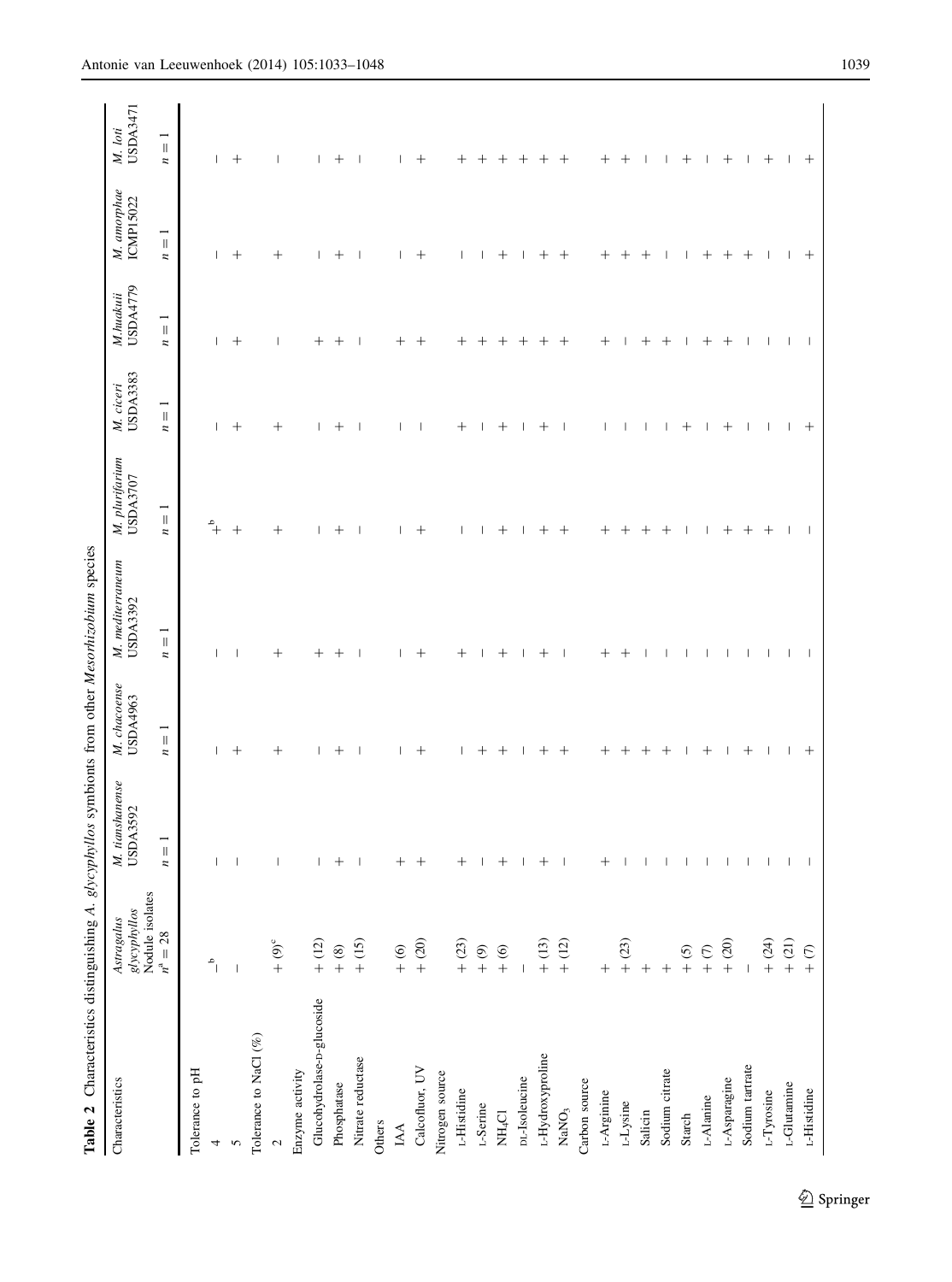| Table 2 continued                              |                                               |                                                                                                                                                                                                                                                                                                                                                                                  |                                    |                                       |                                       |                                                                                                                                                                                                                                                                                                                                                                                  |                                       |                                                     |                                              |
|------------------------------------------------|-----------------------------------------------|----------------------------------------------------------------------------------------------------------------------------------------------------------------------------------------------------------------------------------------------------------------------------------------------------------------------------------------------------------------------------------|------------------------------------|---------------------------------------|---------------------------------------|----------------------------------------------------------------------------------------------------------------------------------------------------------------------------------------------------------------------------------------------------------------------------------------------------------------------------------------------------------------------------------|---------------------------------------|-----------------------------------------------------|----------------------------------------------|
| Characteristics                                | Astragalus<br>glycyphyllos<br>Nodule isolates | M. tianshanense<br>USDA3592                                                                                                                                                                                                                                                                                                                                                      | M. chacoense<br>USDA4963           | M. mediterraneum<br>USDA3392          | M. plurifarium<br>USDA3707            | USDA3383<br>M. ciceri                                                                                                                                                                                                                                                                                                                                                            | USDA4779<br>M.huakui                  | M. amorphae<br>ICMP15022                            | USDA3471<br>M. loti                          |
|                                                | $n^{\rm a} = 28$                              | $\overline{ }$<br>$\, \parallel$<br>$\boldsymbol{n}$                                                                                                                                                                                                                                                                                                                             | $\overline{1}$<br>$\boldsymbol{n}$ | $\overline{1}$<br>$\boldsymbol{n}$    | $n=1$                                 | $\frac{1}{\pi}$<br>$\boldsymbol{n}$                                                                                                                                                                                                                                                                                                                                              | $n=1$                                 | $\overline{\mathbb{I}}$<br>$\overline{\phantom{a}}$ | $\overline{\phantom{a}}$<br>$\boldsymbol{n}$ |
| Tolerance to dyes $(\%)$                       |                                               |                                                                                                                                                                                                                                                                                                                                                                                  |                                    |                                       |                                       |                                                                                                                                                                                                                                                                                                                                                                                  |                                       |                                                     |                                              |
| Crystal violet                                 |                                               |                                                                                                                                                                                                                                                                                                                                                                                  |                                    |                                       |                                       |                                                                                                                                                                                                                                                                                                                                                                                  |                                       |                                                     |                                              |
| 0.0065                                         | $+$ $(7)$                                     | $^{+}$                                                                                                                                                                                                                                                                                                                                                                           | $^{+}$                             | $\! +$                                | $^{+}$                                | $\! +$                                                                                                                                                                                                                                                                                                                                                                           | $\! +$                                | $\! +$                                              | $^{+}$                                       |
| 0.013                                          | $\begin{array}{c} \hline \end{array}$         | $\overline{\phantom{a}}$                                                                                                                                                                                                                                                                                                                                                         | $\mid$                             | $^{+}$                                | $\overline{\phantom{a}}$              | $^{+}$                                                                                                                                                                                                                                                                                                                                                                           | $^{+}$                                | $^{+}$                                              | $^{+}$                                       |
| Nigrosine                                      |                                               |                                                                                                                                                                                                                                                                                                                                                                                  |                                    |                                       |                                       |                                                                                                                                                                                                                                                                                                                                                                                  |                                       |                                                     |                                              |
| 0.5                                            | $+$ (21)                                      | $\begin{array}{c} \rule{0pt}{2.5ex} \rule{0pt}{2.5ex} \rule{0pt}{2.5ex} \rule{0pt}{2.5ex} \rule{0pt}{2.5ex} \rule{0pt}{2.5ex} \rule{0pt}{2.5ex} \rule{0pt}{2.5ex} \rule{0pt}{2.5ex} \rule{0pt}{2.5ex} \rule{0pt}{2.5ex} \rule{0pt}{2.5ex} \rule{0pt}{2.5ex} \rule{0pt}{2.5ex} \rule{0pt}{2.5ex} \rule{0pt}{2.5ex} \rule{0pt}{2.5ex} \rule{0pt}{2.5ex} \rule{0pt}{2.5ex} \rule{0$ | $\overline{\phantom{a}}$           | $\begin{array}{c} \hline \end{array}$ | $^{+}$                                | $\overline{\phantom{a}}$                                                                                                                                                                                                                                                                                                                                                         | $\overline{\phantom{a}}$              | $^{+}$                                              | $\overline{\phantom{a}}$                     |
| Safranine                                      |                                               |                                                                                                                                                                                                                                                                                                                                                                                  |                                    |                                       |                                       |                                                                                                                                                                                                                                                                                                                                                                                  |                                       |                                                     |                                              |
| 0.05                                           | $+$ (20)                                      | $\overline{\phantom{a}}$                                                                                                                                                                                                                                                                                                                                                         | $\begin{array}{c} \end{array}$     | $^{+}$                                | $^{+}$                                | $^{+}$                                                                                                                                                                                                                                                                                                                                                                           | $^{+}$                                | $^{+}$                                              | $^{+}$                                       |
| Methyl green                                   |                                               |                                                                                                                                                                                                                                                                                                                                                                                  |                                    |                                       |                                       |                                                                                                                                                                                                                                                                                                                                                                                  |                                       |                                                     |                                              |
| 0.0065                                         | $\overline{\phantom{a}}$                      | I                                                                                                                                                                                                                                                                                                                                                                                | $^{+}$                             |                                       | $^{+}$                                |                                                                                                                                                                                                                                                                                                                                                                                  |                                       |                                                     | $^{+}$                                       |
| 0.013                                          | $\vert$                                       |                                                                                                                                                                                                                                                                                                                                                                                  | $\overline{\phantom{a}}$           | $\overline{\phantom{a}}$              | $^{+}$                                | $\overline{\phantom{a}}$                                                                                                                                                                                                                                                                                                                                                         | $^{+}$                                | $\overline{\phantom{a}}$                            | $\overline{\phantom{a}}$                     |
| Tolerance to antibiotics (g ml <sup>-1</sup> ) |                                               |                                                                                                                                                                                                                                                                                                                                                                                  |                                    |                                       |                                       |                                                                                                                                                                                                                                                                                                                                                                                  |                                       |                                                     |                                              |
| Neomycin                                       |                                               |                                                                                                                                                                                                                                                                                                                                                                                  |                                    |                                       |                                       |                                                                                                                                                                                                                                                                                                                                                                                  |                                       |                                                     |                                              |
| $\supseteq$                                    | $+$ (12)                                      | $\, \vert \,$                                                                                                                                                                                                                                                                                                                                                                    | I                                  | I                                     | $\overline{\phantom{a}}$              | $\overline{\phantom{a}}$                                                                                                                                                                                                                                                                                                                                                         | $^{+}$                                | $^{+}$                                              | $\overline{\phantom{a}}$                     |
| Streptomycin                                   |                                               |                                                                                                                                                                                                                                                                                                                                                                                  |                                    |                                       |                                       |                                                                                                                                                                                                                                                                                                                                                                                  |                                       |                                                     |                                              |
| $\approx$                                      | $+$ (20)                                      | $\mathord{\text{\rm I}}$                                                                                                                                                                                                                                                                                                                                                         | $\overline{\phantom{a}}$           | $^{+}$                                | I                                     | $^{+}$                                                                                                                                                                                                                                                                                                                                                                           | I                                     | $^{+}$                                              | I                                            |
| Rifampicin                                     |                                               |                                                                                                                                                                                                                                                                                                                                                                                  |                                    |                                       |                                       |                                                                                                                                                                                                                                                                                                                                                                                  |                                       |                                                     |                                              |
| 2.5                                            | $+$ (11)                                      | $^{+}$                                                                                                                                                                                                                                                                                                                                                                           | $^{+}$                             | $^{+}$                                | $^+$                                  | I                                                                                                                                                                                                                                                                                                                                                                                | $^{+}$                                | $^{+}$                                              | $^{+}$                                       |
| $\overline{a}$                                 | $\frac{6}{4}$                                 | I                                                                                                                                                                                                                                                                                                                                                                                | $^{+}$                             | I                                     | I                                     | $\overline{\phantom{a}}$                                                                                                                                                                                                                                                                                                                                                         | $^{+}$                                | $^{+}$                                              | I                                            |
| Chloramphenicol                                |                                               |                                                                                                                                                                                                                                                                                                                                                                                  |                                    |                                       |                                       |                                                                                                                                                                                                                                                                                                                                                                                  |                                       |                                                     |                                              |
| 50                                             | $+$ (20)                                      | $\, \vert \,$                                                                                                                                                                                                                                                                                                                                                                    | $^{+}$                             | $\begin{array}{c} \end{array}$        | I                                     | I                                                                                                                                                                                                                                                                                                                                                                                | I                                     | $^{+}$                                              | $\begin{array}{c} \end{array}$               |
| Tetracycline                                   |                                               |                                                                                                                                                                                                                                                                                                                                                                                  |                                    |                                       |                                       |                                                                                                                                                                                                                                                                                                                                                                                  |                                       |                                                     |                                              |
| $\approx$                                      | $+ (15)$                                      | $\begin{array}{c} \hline \end{array}$                                                                                                                                                                                                                                                                                                                                            | $\begin{array}{c} \end{array}$     | $\mid$                                | $\begin{array}{c} \hline \end{array}$ | $\mid$                                                                                                                                                                                                                                                                                                                                                                           | $\, \vert \,$                         | $\mid$                                              | $\mid$                                       |
| Ampicillin                                     |                                               |                                                                                                                                                                                                                                                                                                                                                                                  |                                    |                                       |                                       |                                                                                                                                                                                                                                                                                                                                                                                  |                                       |                                                     |                                              |
| $\approx$                                      | $+$ (17)                                      | $\mid$                                                                                                                                                                                                                                                                                                                                                                           | $\begin{array}{c} \end{array}$     | $\begin{array}{c} \hline \end{array}$ | $^{+}$                                | $\begin{array}{c} \rule{0pt}{2.5ex} \rule{0pt}{2.5ex} \rule{0pt}{2.5ex} \rule{0pt}{2.5ex} \rule{0pt}{2.5ex} \rule{0pt}{2.5ex} \rule{0pt}{2.5ex} \rule{0pt}{2.5ex} \rule{0pt}{2.5ex} \rule{0pt}{2.5ex} \rule{0pt}{2.5ex} \rule{0pt}{2.5ex} \rule{0pt}{2.5ex} \rule{0pt}{2.5ex} \rule{0pt}{2.5ex} \rule{0pt}{2.5ex} \rule{0pt}{2.5ex} \rule{0pt}{2.5ex} \rule{0pt}{2.5ex} \rule{0$ | $\begin{array}{c} \hline \end{array}$ | $^{+}$                                              | $\begin{array}{c} \hline \end{array}$        |
| <sup>a</sup> Number of studied strains         |                                               |                                                                                                                                                                                                                                                                                                                                                                                  |                                    |                                       |                                       |                                                                                                                                                                                                                                                                                                                                                                                  |                                       |                                                     |                                              |

<sup>b</sup> +, - Strains were positive, negative, respectively  $P^{\text{max}}$  - Strains were positive, negative, respectively

<sup>c</sup> Numerical value in parentheses is the number of strains with positive reaction Numerical value in parentheses is the number of strains with positive reaction

 $\underline{\textcircled{\tiny 2}}$  Springer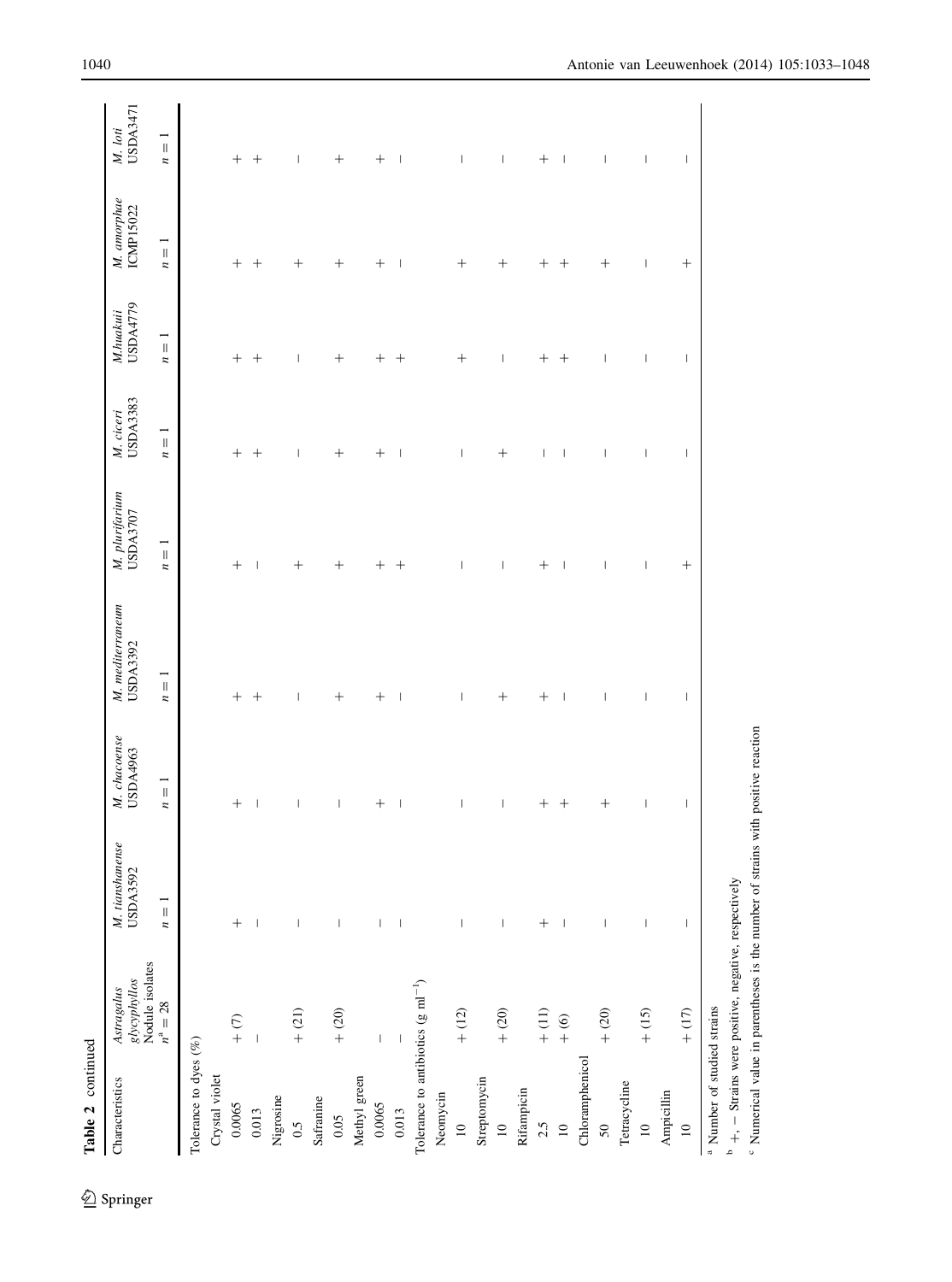ampicillin  $(5-10 \text{ µg ml}^{-1})$ . They were very susceptible to rifampicin (2.5  $\mu$ g ml<sup>-1</sup>) and only part of them was resistant to chloramphenicol as well as streptomycin (100  $\mu$ g ml<sup>-1</sup>). It was found that the susceptibility level of A. glycyphyllos nodule isolates to antibiotics was similar to that in fast-growing nodule bacteria of the genera Mesorhizobium, Rhizobium, and Ensifer (Elkan [1992](#page-14-0); Garrity et al. [2002](#page-14-0); Małek and Sajnaga [1999](#page-15-0)). For classification and identification of bacteria biochemical tests are also very helpful. They indicated that liquorice milkvetch rhizobia produce acids during the growth in the litmus milk. A. glycyphyllos rhizobia showed cytochrome oxidase activity, most of them reduced nitrate to nitrite but any of them could further reduce nitrite to gaseous nitrous oxide. In many strains catalase and urease were expressed but  $\beta$ -galactosidase was not detected.

The phenotypic features, which differentiated strains included into the studies were used for numerical analysis. The results of this cluster analysis, performed by the unweighted pair group method using arithmetic averages, are shown in Fig. [2](#page-9-0). All examined nodule bacteria were divided into two major groups at similarity level of 67 % and one independent lineage comprising R. galegae strains which branched far from all other tested bacteria. One cluster consisted of fast growing species of the genera: Ensifer, Rhizobium (except for R. galegae), and Mesorhizobium as well as A. glycyphyllos nodule isolates whereas second one comprised slow-growing bacteria of the genus Bradyrhizobium. In the cluster comprising fast-growing rhizobia, all 28 A. glycyphyllos nodule isolates formed one large taxonomic subgroup at SM of 0.76. They were found to be closely related to the reference bacteria of the genus Mesorhizobium and formed with them one phenon at the similarity level of 75 %. This phenon was clearly separated from cluster comprising Rhizobium and Ensifer species (Fig. [2](#page-9-0)). The fact that liquorice milkvetch rhizobia and Mesorhizobium species grouped together in one phenon at coefficient similarity of 0.75 preliminary indicates that studied A. glycyphyllos nodulators belong to the genus Mesorhizobium. We also suggest that large phenotypic diversity of the studied A. glycyphyllos–Rhizobium population, assessed by numerical analysis, may be essential attribute for its good survival under different environmental conditions and may contribute to the adaptation of these bacteria to the changing soil conditions.

#### 16S rDNA sequencing and analysis

Analysis of 16S rDNA sequences is widely used to define the taxonomic position and tracing evolutionary history of nodule bacteria (Kalita and Małek [2010](#page-14-0); Mierzwa et al. [2010](#page-15-0); Shamseldin et al. [2013](#page-15-0); Vinay et al. [2013;](#page-15-0) Vinuesa et al. [2005;](#page-15-0) Wdowiak-Wróbel and Małek [2010](#page-15-0)). In order to clarify the taxonomic status and the phylogenetic relationship of A. glycyphyllos nodule isolates and other rhizobia, PCR amplification and sequencing of nearly full-length 16S rRNA gene (1,239 bp long) of ten symbionts, representing different phena of liquorice milkvetch rhizobia were performed. 16S rDNA sequences were aligned and compared with those of other rhizobia available in the GenBank database. Evolutionary distances between A. glycyphyllos rhizobia and reference bacteria were calculated and molecular phylogeny was reconstructed using the ML and NJ methods (Kimura [1980](#page-14-0); Posada and Crondall [1998](#page-15-0)). The phylogenetic relationships between the studied, yet unclassified rhizobia and the previously named species belonging to the genera: Mesorhizobium, Rhizobium, Ensifer, Bradyrhizobium, and Azorhizobium is presented only as the ML dendrogram (Fig. [3](#page-10-0)) since the bacterial clusters strongly supported by the ML distance method were not contradicted by NJ method and vice versa. The results from comparative 16S rDNA sequence studies (Fig. [3](#page-10-0)) confirmed those from numerical analysis of phenotypic properties (Fig. [2](#page-9-0)). None of the 16S rDNA sequences of A. glycyphyllos nodulators and those of reference rhizobia included into analysis were identical. Their pairwise lowest and highest level of 16S rDNA sequence similarity was 85 and 99 %, respectively. The 16S rDNA sequences of novel isolates also does not perfectly match each other and they were determined to share 95–99 % identical sequences. The meso-growing A. glycyphyllos rhizobia were phylogenetically very close to Mesorhizobium species with 16S rDNA sequence divergence between 1 and 5 %. It is known that 95 % and higher sequence identities in 16S rDNA sequences serve as ''gold standard'' for bacterial classification at the genus level (Graham et al. [1991;](#page-14-0) Madhaiyan and Poonguzhali [2014](#page-15-0); Mierzwa et al. [2009](#page-15-0); Rosselló-Mora and Amann [2001;](#page-15-0) Stackebrandt and Goebel [1994;](#page-15-0) Vandamme et al. [1996](#page-15-0); Willems and Collins [1993\)](#page-15-0). Based on the 16S rDNA sequence analysis, A. glycyphyllos nodulating rhizobia were assigned to the genus Mesorhizobium. The level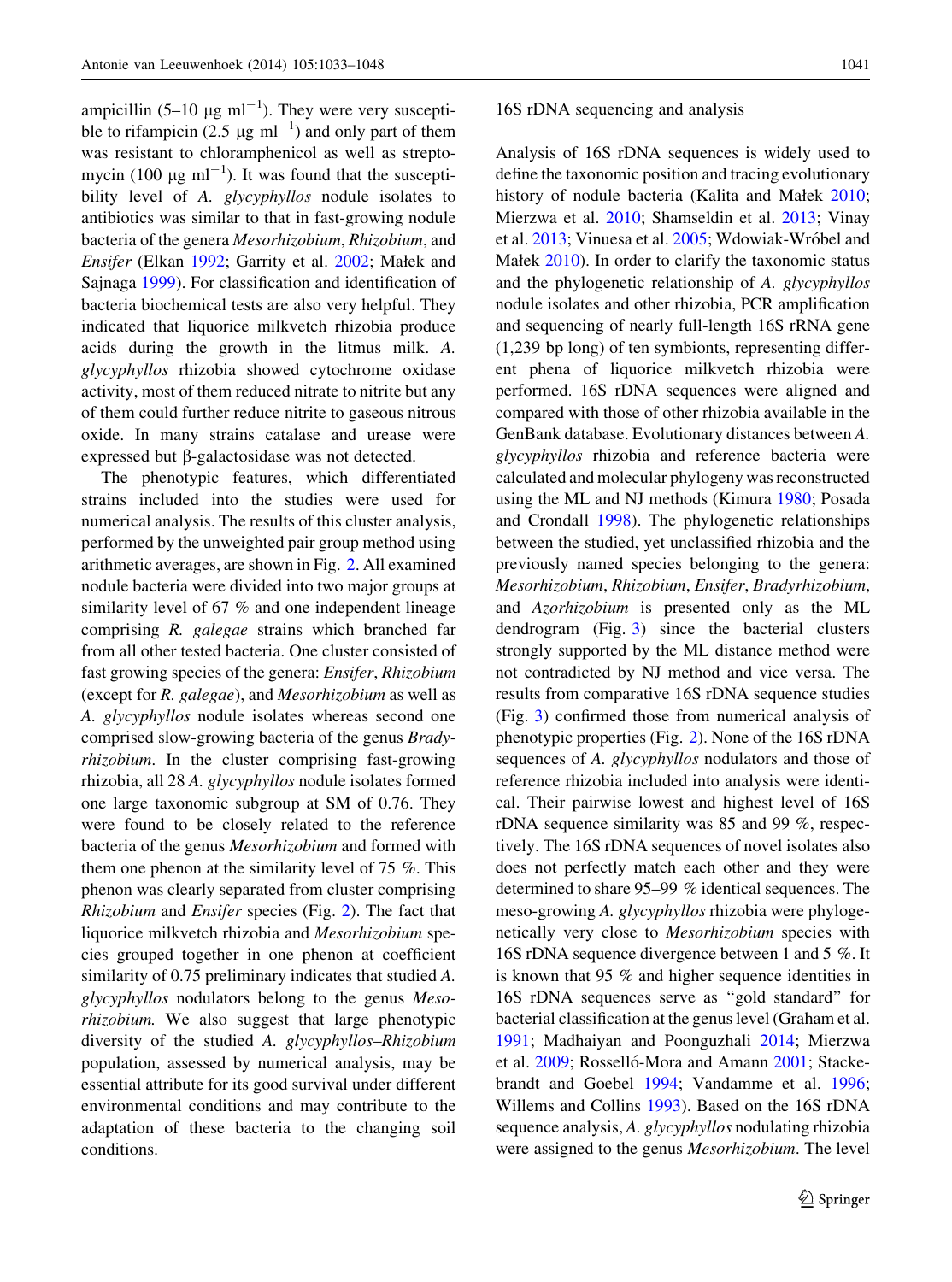# <span id="page-9-0"></span>Fig. 2 UPGMA

dendrogram showing phenotypic relationship between A. glycyphyllos rhizobia and reference strains



of nucleotide sequence similarity between the 16S rDNA of A. glycyphyllos symbionts and those of Rhizobium, Ensifer, Bradyrhizobium and Azorhizobium species were 90–93, 91–95, 85–87 and 87–90 %, respectively. Bacteria of the Rhizobium, Ensifer, Bradyrhizobium and Azorhizobium genera formed on the 16S rDNA phylogram separate, monophyletic lineages with Bradyrhizobium species and Azorhizo-bium caulinodans as an outliers (Fig. [3](#page-10-0)).

On the 16S rDNA phylogram, all novel rhizobia clustered together with the Mesorhizobium species with high confidence (95 % bootstrap) and they were divided into two subgroups (Fig. [3\)](#page-10-0). One of them consisted of Mesorhizobium tianshanense CCNWXJ0216, Mesorhizobium temperatum SDW018, Mesorhizobium mediterraneum PECA20, Mesorhizobium chacoense PR5, Mesorhizobium ciceri SEMIA396, and A. glycyphyllos nodulators: AG1, AG5, AG7, AG9, AG15, AG27. The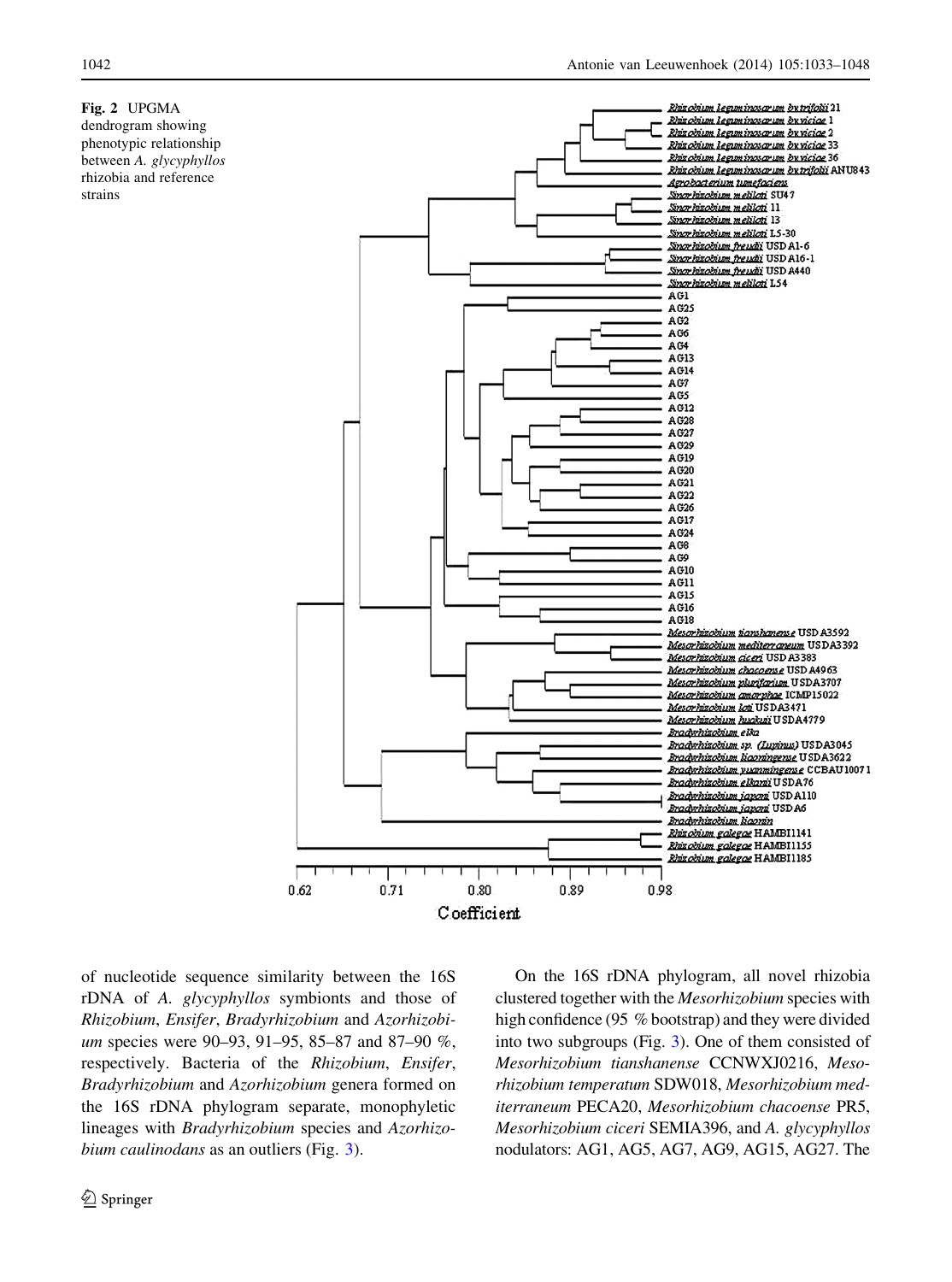<span id="page-10-0"></span>Fig. 3 Maximum likelihood tree displaying the phylogenetic relationship of A. glycyphyllos symbionts to other rhizobia based on 16S rRNA gene sequences (GenBank accession numbers of 16S rDNA sequences from this study are given in parenthesis after the name of A. glycyphyllos symbionts)





 $\overline{0.05}$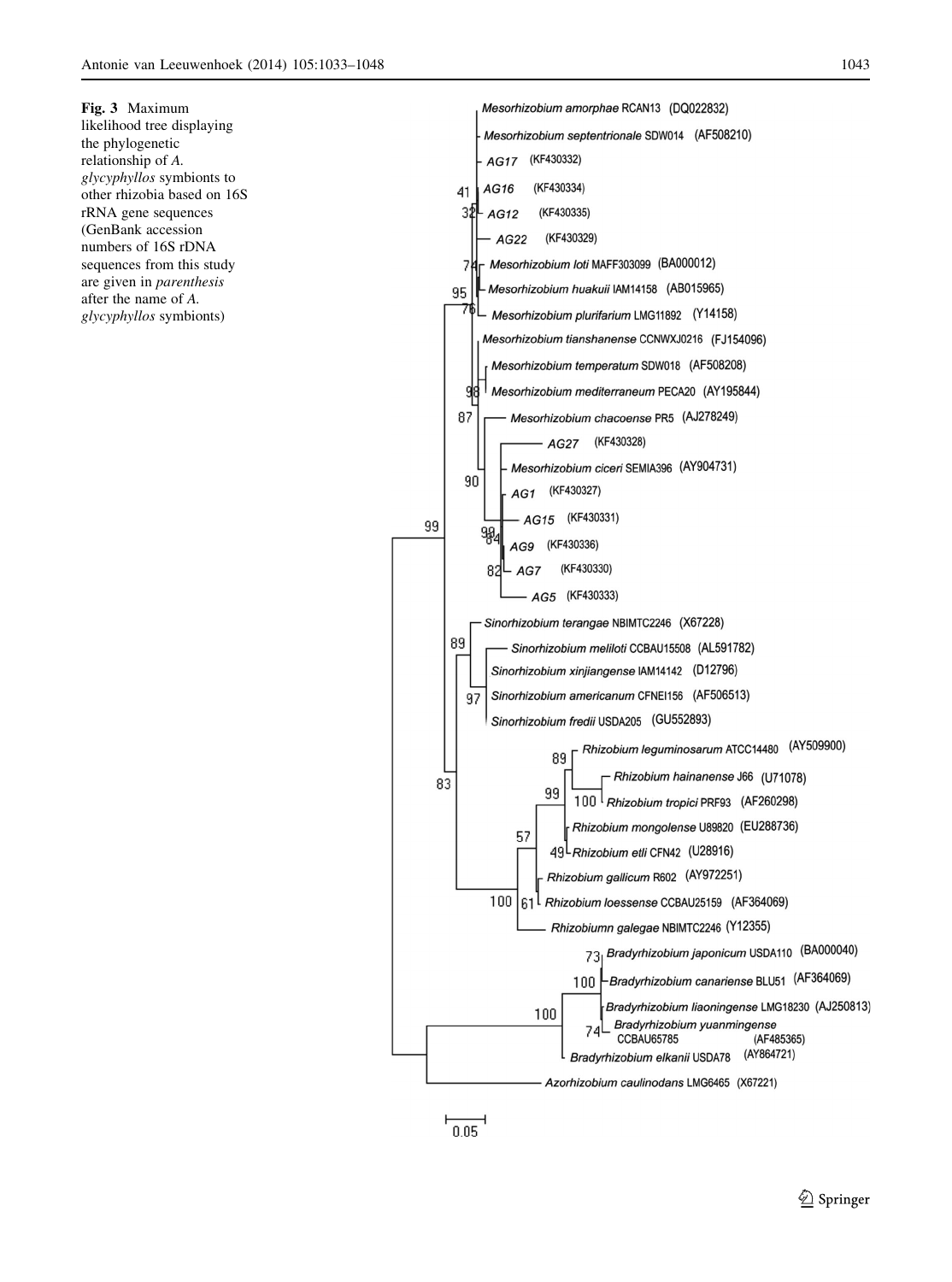<span id="page-11-0"></span>

| Table 3 RFLP analysis of PCR-amplified 16S rDNA of A. glycyphyllos isolates and reference mesorhizobial strains used in this study |      |                   |                   |                                                                              |              |          |       |                   |                                             |
|------------------------------------------------------------------------------------------------------------------------------------|------|-------------------|-------------------|------------------------------------------------------------------------------|--------------|----------|-------|-------------------|---------------------------------------------|
| Strains                                                                                                                            |      |                   |                   | Restriction pattern types <sup>a</sup> of amplified 16S rDNAs digested with: |              |          |       | 16S rDNA-RFLP     | 16S rDNA-RFLP                               |
|                                                                                                                                    | AluI | Mbol              | Rsal              | Hin6I                                                                        | TaqI         | MspI     | Hinfl | $\rm genotypes^b$ | patterns groups <sup>c</sup>                |
| ΑGI                                                                                                                                | ⋖    | ⋖                 | ⋖                 | ≺                                                                            | ⋖            | ≃        | ⋖     | AAAAABA           |                                             |
| AG2                                                                                                                                | ⋖    | ⋖                 | ⋖                 |                                                                              | ⋖            | ≃        | ⋖     | AAACABA           |                                             |
| AG3                                                                                                                                | ⋖    | ⋖                 | ⋖                 |                                                                              | ⋖            | ≃        | ⋖     | AAACABA           |                                             |
| AG4                                                                                                                                | ⋖    | ⋖                 | ⋖                 | ⋖                                                                            | Õ            | ≃        | ⋖     | AAAACBA           |                                             |
| AG5                                                                                                                                | ⋖    | ⋖                 | ⋖                 | ⋖                                                                            | ⋖            | ≃        | ⋖     | AAAAABA           |                                             |
| AG6                                                                                                                                | ⋖    | ⋖                 | ⋖                 | ⋖                                                                            | ⋖            | ≃        | ⋖     | AAAAABA           |                                             |
| AG7                                                                                                                                |      | ⋖                 | ⋖                 | ⋖                                                                            | ⋖            | œ        | ⋖     | AAAAABA           |                                             |
| $\mathcal{A}G8$                                                                                                                    |      | ⋖                 | ⋖                 |                                                                              | C            |          | ⋖     | AAACABA           |                                             |
| AG9                                                                                                                                | ⋖    | C                 | ⋖                 |                                                                              | c            | ≃        | c     | AAACABA           |                                             |
| AG10                                                                                                                               | ⋖    | ⋖                 | ⋖                 |                                                                              | ≃            | ≃        | c     | AAACBBA           | ≧                                           |
| AG11                                                                                                                               | c    | c                 | ⋖                 | c                                                                            | മ            | ≃        |       | AAAABBA           |                                             |
| AG12                                                                                                                               | c    | ⋖                 | ≃                 | ⋖                                                                            | ⋖            |          |       | AABAAAE           | ⋝                                           |
| AG13                                                                                                                               |      | ď                 | ⋖                 | ≃                                                                            | ď            |          |       | AAABADB           | 貝                                           |
| AG14                                                                                                                               |      | ⋖                 |                   | ≃                                                                            | ⋖            |          |       | AAABADB           | 貝                                           |
| AG15                                                                                                                               |      | ⋖                 | c                 | $\infty$                                                                     | ⋖            |          |       | AAABADB           | 貝                                           |
| AG16                                                                                                                               | C    | ď.                | c                 | c                                                                            |              | c        |       | AAAACAB           | 貝                                           |
| AG17                                                                                                                               | ⋖    | ⋖                 | ⋖                 | c                                                                            | ⋖            | ď        |       | AAAAAAB           | $\mathbb{K}$                                |
| AG18                                                                                                                               | ⋖    | ⋖                 | ≃                 | ⋖                                                                            | ⋖            | ⋖        |       | AABAAAB           | $\times$                                    |
| AG19                                                                                                                               | ⋖    | ⋖                 | ≃                 |                                                                              | ⋖            | ⋖        |       | AABCAAB           | $\boxtimes$                                 |
| AG20                                                                                                                               | ⋖    | ⋖                 |                   | ⋖                                                                            | ⋖            |          |       | AAAAACA           | XЦ                                          |
| AG21                                                                                                                               | ⋖    | ⋖                 |                   | ⋖                                                                            | ⋖            |          |       | AABAACA           | $\overline{X}$                              |
| AG22                                                                                                                               | ⋖    | ⋖                 | ≃                 | ⋖                                                                            | ⋖            | ⋖        | ≃     | AABAAAB           | $\times$                                    |
| AG24                                                                                                                               | ⋖    | ⋖                 | ∼                 | ⋖                                                                            | ⋖            |          | c     | AABAACA           | $\overline{\mathbf{X}}$                     |
| AG25                                                                                                                               | ⋖    | ⋖                 | ≃                 | ⋖                                                                            | $\mathbf{u}$ | ◡        | ⋖     | AABABCA           | $\overline{X}$                              |
| AG26                                                                                                                               | ⋖    | ⋖                 | മ                 | $\mathbf{r}$                                                                 | ⋖            | $\Omega$ | ≃     | AABBADB           | XV                                          |
| AG27                                                                                                                               | ⋖    | ⋖                 | ≃                 | ⋖                                                                            | ≃            |          | ⋖     | AABABCA           | $\overline{\text{NN}}$                      |
| AG28                                                                                                                               | ⋖    | ⋖                 | ≃                 | ⋖                                                                            | ⋖            |          | c     | AABAACA           | $\overline{\mathbf{K}}$                     |
| AG29                                                                                                                               | ⋖    | ⋖                 | $\mathbf{\Omega}$ | ⋖                                                                            | ⋖            |          |       | AABAACA           | $\overline{\text{K}}$                       |
| Mesorhizobium albiziae CCBAU61158                                                                                                  | ⋖    | $\mathbf{\Omega}$ |                   | ≃                                                                            | ≏            | ш        |       | <b>ABCBDEF</b>    | $X$ <sub><math>V</math><math>I</math></sub> |
| Mesorhizobium amorphae ICMP15022                                                                                                   | C    | c                 | c                 | ≃                                                                            | c            | ⋖        |       | AAABAAB           | XVII                                        |
| Mesorhizobium caraganae CCBAU11299                                                                                                 |      |                   |                   | ⋖                                                                            |              |          |       | AAAAACC           | XVIII                                       |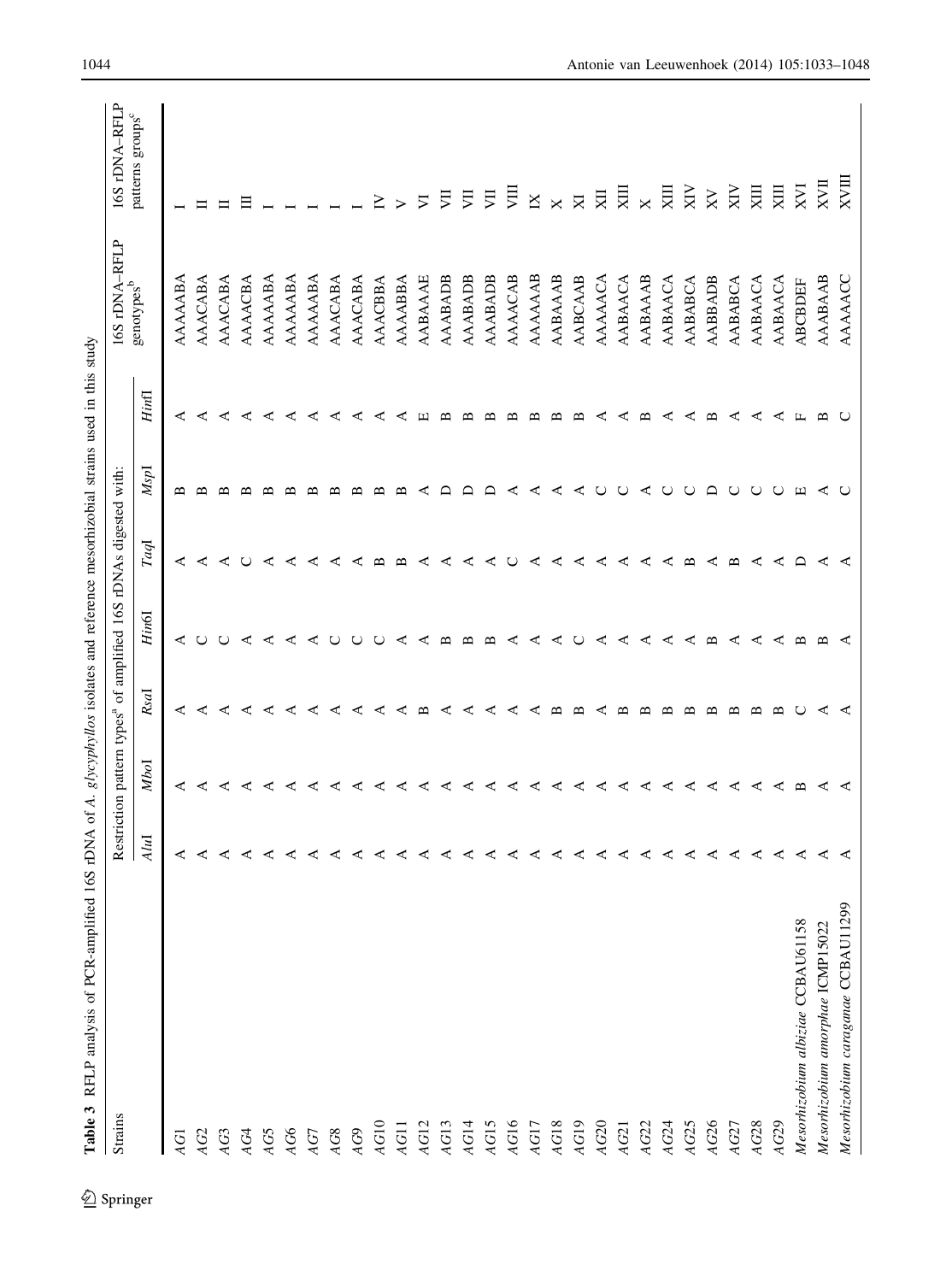| Strains                                                                                                                        |                 |      |      | Restriction pattern types <sup>a</sup> of amplified 16S rDNAs digested with |     |      |       | 16S rDNA-RFLP  | 16S rDNA-RFLI           |
|--------------------------------------------------------------------------------------------------------------------------------|-----------------|------|------|-----------------------------------------------------------------------------|-----|------|-------|----------------|-------------------------|
|                                                                                                                                | $\overline{4}u$ | Mbol | RsaI | Hin6I                                                                       | Гag | MspI | Hinfl | genotypes      | patterns groups         |
| Mesorhizobium ciceri USDA3383                                                                                                  |                 |      |      |                                                                             |     |      |       | AAAAADC        |                         |
| Mesorhizobium chacoense USDA4963                                                                                               |                 |      |      |                                                                             |     |      |       | <b>AAADAFB</b> | XX                      |
| Mesorhizobium gobiense CCBAU83330                                                                                              |                 |      |      |                                                                             |     |      |       | AADAAGH        | XXI                     |
| Mesorhizobium huakuii USDA4779                                                                                                 |                 |      |      |                                                                             |     |      |       | AAABAAB        | XЛ                      |
| Mesorhizobium plurifarium USDA3707                                                                                             |                 |      |      |                                                                             |     |      |       | AAAAEAI        | XXII                    |
| Mesorhizobium loti MAFF303099                                                                                                  |                 |      |      |                                                                             |     |      |       | AAABAAL        | XXII                    |
| Mesorhizobium septentrionale SDW018                                                                                            |                 |      |      |                                                                             |     |      |       | AAAAAAB        | $\overline{\mathbb{X}}$ |
| Mesorhizobium shangrilense CCB AU65327                                                                                         |                 |      |      |                                                                             |     |      |       | AAAAAAF        | XXIV                    |
| Mesorhizobium tianshanense USDA3592                                                                                            |                 |      |      |                                                                             |     |      |       | AAAAACA        |                         |
| Mesorhizobium temperatum LMG23931                                                                                              |                 | ⋖    | ⋖    |                                                                             |     |      |       | AAABACC        | XXV                     |
| <sup>a</sup> Letters (A-G) refer to 16S rDNA-RFLP pattern types of studied rhizobia detected with each used restriction enzyme |                 |      |      |                                                                             |     |      |       |                |                         |

Table 3 continued

Table 3 continued

<sup>b</sup> Combinations of letters (A-G) refer to 16S rDNA genotypes of studied rhizobia detected by the combined RFLP analyses of 16S rDNA digested with MspI, MboI, Hin6I, HinfI, <sup>D</sup> Combinations of letters (A–G) refer to 16S rDNA genotypes of studied rhizobia detected by the combined RFLP analyses of 16S rDNA digested with *MspI*, *MboI, Hin6I, HinfI*, TaqI, RsaI, and AluI endonucleases TaqI, RsaI, and AluI endonucleases

<sup>6</sup> Roman numerals refer to 16S rDNA-RFLP pattern groups of studied rhizobia identified by the combined analyses of 16S rDNA restriction profiles obtained with seven Roman numerals refer to 16S rDNA–RFLP pattern groups of studied rhizobia identified by the combined analyses of 16S rDNA restriction profiles obtained with seven endonucleases used endonucleases used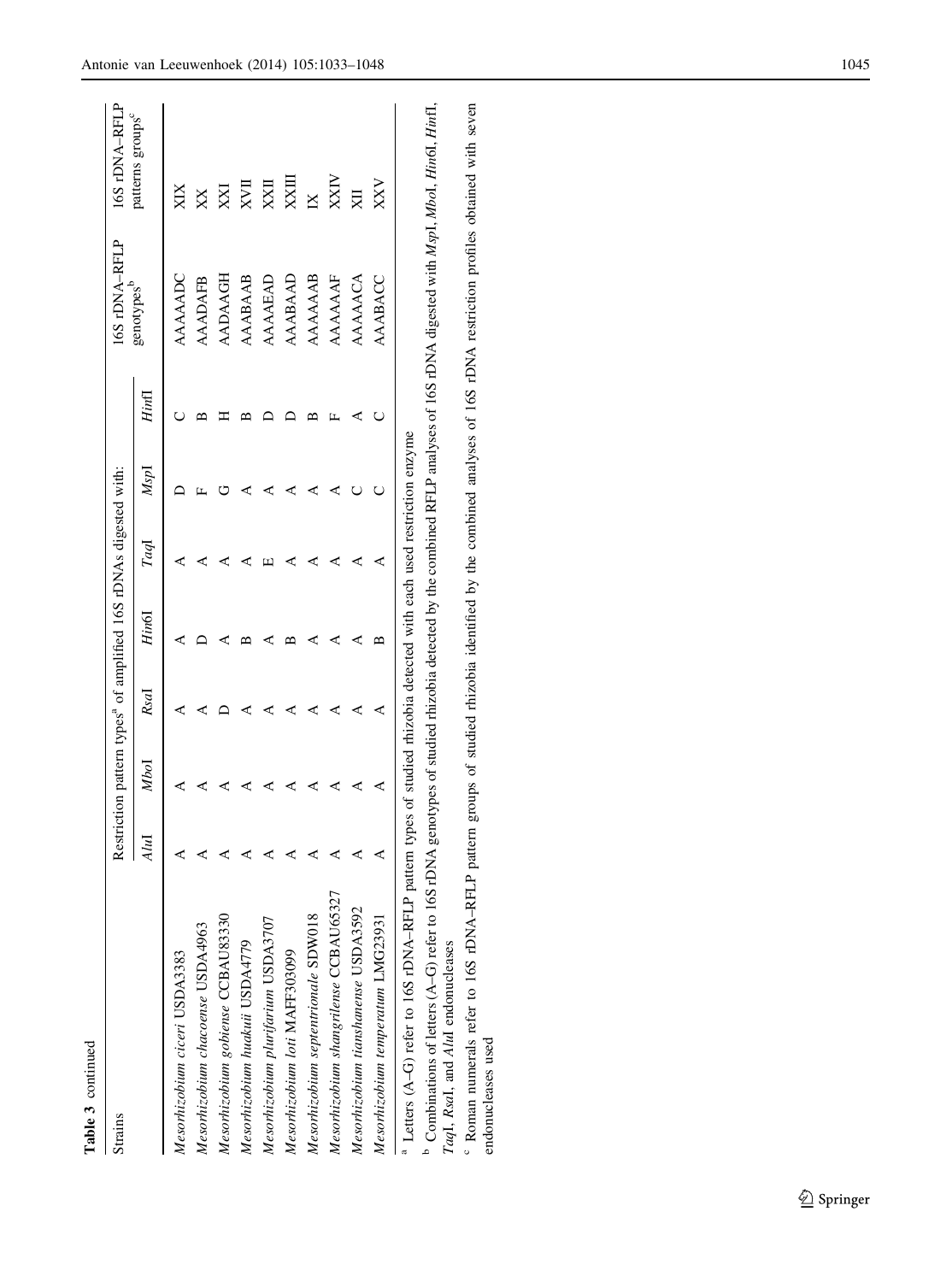<span id="page-13-0"></span>

Fig. 4 Dendrogram based on the UPGMA cluster analysis of RFLP patterns of 16S rDNA showing phylogenetic relationship of A. glycyphyllos symbionts and reference mesorhizobia

second subgroup comprised: Mesorhizobium amorphae RCAN13, Mesorhizobium septentrionale SDW014, Mesorhizobium loti MAFF303099, Mesorhizobium huakuii IAM14158, Mesorhizobium plurifarium LMG11892 as well as liquorice milkvetch symbionts: AG12, AG16, AG17, and AG22 (Fig. [3\)](#page-10-0).

# RFLP analysis of PCR amplified 16S RNA genes

RFLP analysis of 16S rDNA is recognized as a powerful and rapid method to determine the phylogenetic relationship of large number of legume root nodule isolates (Kalita and Małek [2010](#page-14-0); Mierzwa et al. [2010;](#page-15-0) Shamseldin et al. [2013;](#page-15-0) Sikora and Redžepović [2003;](#page-15-0) Vinay et al. [2013](#page-15-0); Vinuesa et al. [2005](#page-15-0); Woldemeskel et al. [2005\)](#page-15-0). To elucidate the phylogeny and genus position of all 28 A. glycyphyllos nodule isolates, fingerprinting of 16S rDNA by RFLP has been used. The 16S rDNAs of liquorice milkvetch rhizobia as well as those of reference bacteria of the genus Mesorhizobium were amplified via PCR with universal primers fD1 and rD1 (Weisburg et al. [1991](#page-15-0)). Amplification provided for each studied strain a single band of about 1,5 kb long. The PCR products were digested separately by seven 4-base cutting enzymes and the resulting fragments were separated by electrophoresis (data not presented). Two enzymes (AluI and MboI) did not established different RFLP patterns for A. glycyphyllos nodule isolates and produced the same 16S rDNA profile for all of them. Remaining five endonucleases (MspI, TaqI, Hin6I, RsaI, HinfI) differentiated studied isolates and established specific to them 16S rDNA–RFLP patterns. AluI produced identical DNA profiles for A. glycyphyllos symbionts and reference rhizobia, whereas HinfI was the most discriminating restriction enzyme for these bacteria and was able to differentiate among them eight restriction pattern types. The remaining enzymes produced the following number of profiles: 5, TaqI; 4, Hin6I; 8, RsaI. The 16S rDNA–RFLP patterns of A. glycyphyllos nodule isolates were compared with those of the genus Mesorhizobium reference strains. The 16S rDNA–RFLP profiles of studied rhizobia, obtained in two independent experiments, were very similar (data not presented). Based on the combined RFLP patterns of 16S rRNA gene, 25 distinct 16S rDNA genotypes were distinguished within all 41 analyzed strains (13 among 28 isolates collected from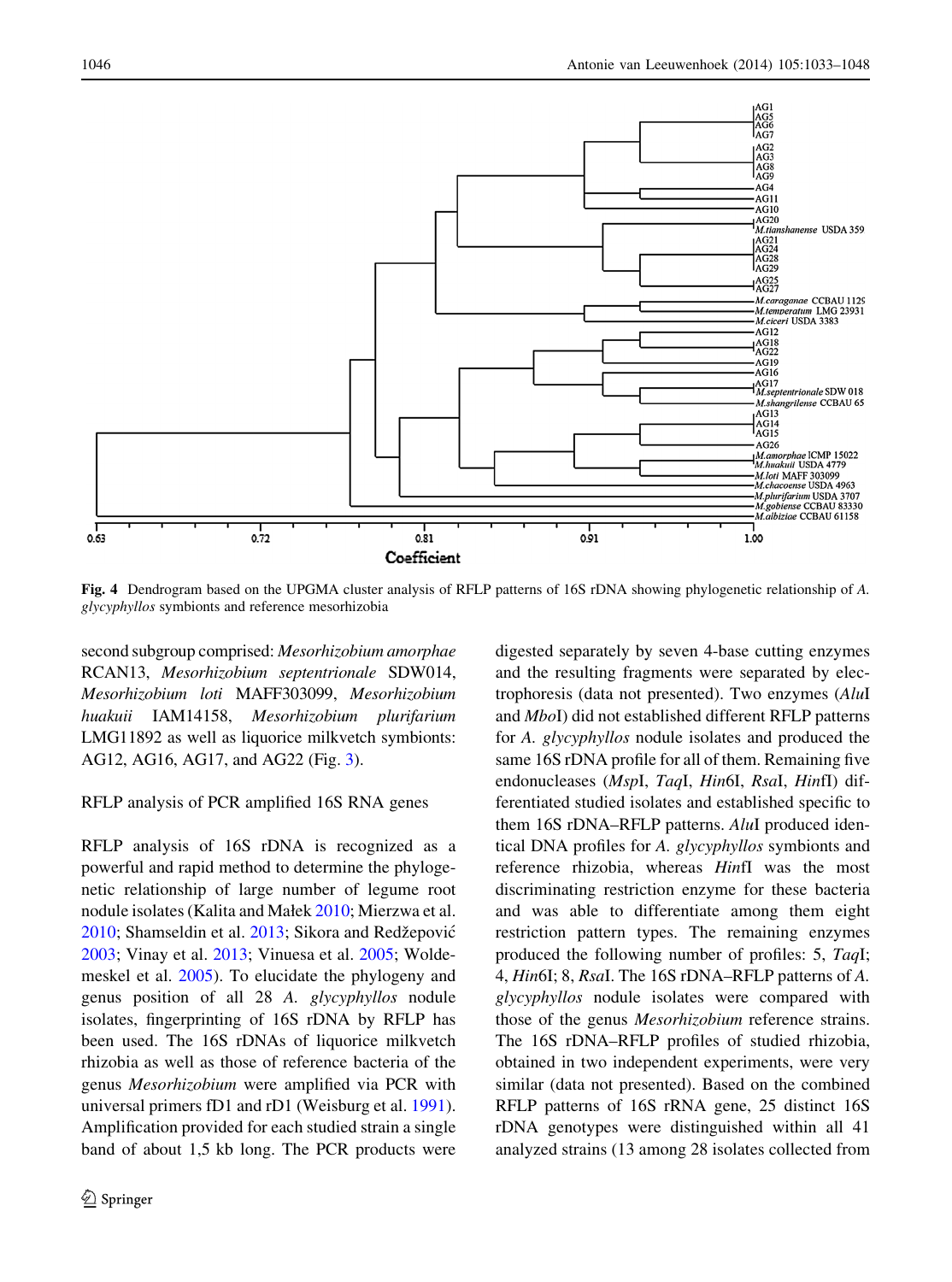<span id="page-14-0"></span>A. glycyphyllos nodules and 12 among 13 reference Mesorhizobium species) (Table [3\)](#page-11-0). Our results supported previous reports on heterogeneous nature of the genus Mesorhiozobium strains (Mierzwa et al. [2009](#page-15-0); Wang et al. [1999,](#page-15-0) [2007;](#page-15-0) Wdowiak-Wróbel and Małek [2010\)](#page-15-0). Among studied A. glycyphyllos symbionts, the most widespread was genotype designated as: I which comprised six strains. Five other genotypes i.e. XIII, VII, II, X, and XIV occurred less frequently in liquorice milkvetch Rhizobium population and were represented by four, three, two, two, and two strains, respectively. Nine genotypes were specific to single A. glycyphyllos nodulators. Two of them, 16S rDNA genomic types IX (strain AG17) and XII (strain AG20) showed the 16S rDNA restriction patterns identical to those of M. septentrionale SDW018 and M. tianshanense USDA3592, respectively (Table [3\)](#page-11-0).

The fingerprints of bacterial strains generated by RFLP of 16S rRNA genes were used for a cluster analysis and construction of the dendrogram according to the genetic distance matrix by the UPGMA algorithm. The close phylogenetic relationship of A. glycyphyllos symbionts and the genus Mesorhizobium bacteria is presented on the 16S rDNA–RFLP phylogram (Fig. [4\)](#page-13-0). All A. glycyphyllos nodulators clustered together with Mesorhizobium species forming two coherent subgroups at 16S rDNA–RFLP pattern similarities of  $\sim$  82–83 %. Only *M. gobiense* and *M.* albiziae branched off from the remaining bacteria included into analysis and formed a separate phylogenetic lineages with 16S rDNA–RFLP similarity patterns to them of 77 and 63 %, respectively (Fig. [4](#page-13-0)). Results obtained in RFLP analysis of 16S rDNA correlated well with those of 16S rDNA sequence analysis. The composition of A. glycyphyllos nodulators within two main clusters on the phylograms constructed by 16S rDNA sequences (Fig. [3\)](#page-10-0) and RFLP analyses (Fig. [4](#page-13-0)) was identical (with exception of AG15 strain). These data led us to conclusion that combine analysis of 16S rDNA–RFLP patterns is a powerful approach for rapid typing and classification of large number of legume root nodule isolates at the genus level.

In conclusion, in the present study by using numerical analysis of phenotypic properties, RFLP and sequence analyses of 16S rDNA we showed that A. glycyphyllos nodule bacteria were grouped within the genus Mesorhizobium cluster lending strong

support to classify the liquorice milkvetch rhizobia in the genus Mesorhizobium.

Acknowledgments This research was supported by the Grant from the National Science Centre Poland: 2011/03/B/NZ8/ 02142.

Open Access This article is distributed under the terms of the Creative Commons Attribution License which permits any use, distribution, and reproduction in any medium, provided the original author(s) and the source are credited.

## References

- Allen ON, Allen EK (1981) The Leguminosae, a source book of characteristics, uses, and nodulation. University of Wisconsin Press, Madison
- Balachandar D, Raja P, Kumar K, Sundaram SP (2007) Nonrhizobial nodulation in legumes. Biotechnol Mol Biol Rev 2:049–057
- Cowan ST, Steel KJ (1965) Manual for the identification of medical bacteria. University Press, Cambridge
- Cubo MT, Buendia-Claveria AM, Beringer JE, Ruiz-sainz J (1998) Melanin production by Rhizobium strains. Appl Environ Microbiol 54:1812–1817
- Elkan GH (1992) Taxonomy of the rhizobia. Can J Microbiol 38:446–450
- Garrity GM, Winters M, Kuo AW, Searles DB (2002) Taxonomic outline of the prokaryotes Bergey's manual of systematic bacteriology, 2nd edn. Springer, New York
- Graham PH, Sadowsky MJ, Keiser HH et al (1991) Proposed minimal standards for the description of new genera and species of root and stem-nodulating bacteria. Int J Syst Bacteriol 41:582–587
- Haag AF, Markus FF, Arnold MFF, Myka KK, Kerscher B, Dall'Angelo S, Matteo Zanda M, Mergaert PP, Gail P, Ferguson GP (2013) Molecular insights into bacteroid development during Rhizobium–legume symbiosis. FEMS Microbiol Rev 37:364–383
- Hofer AW (1941) A characterization of Bacterium radiobacter (Beijerinck and Van Delden) Löhnis. J Bacteriol 41: 193–224
- Jarvis BDW, van Berkum P, Chen WX, Nour SM, Fernandez MP, Cleyet-Marel JC, Gillis M (1997) Transfer of Rhizobium loti, Rhizobium huakuii, Rhizobium ciceri, Rhizobium mediterraneum, and Rhizobium tianshanense to Mesorhizobium gen. nov. Int J Syst Bacteriol 47:895–898
- Kalita M, Małek W (2004) Phenotypic and genomic characteristics of rhizobia isolated from Genista tinctoria root nodules. Syst Appl Microbiol 27:707–715
- Kalita M, Małek W (2010) Genista tinctoria microsymbionts from Poland are new members of Bradyrhizobium japonicum bv. genistearum. Syst Appl Microbiol 33:252–259
- Kimura M (1980) A simple method for estimating evolutionary rates of base substitutions through comparative studies of nucleotide sequences. J Mol Evol 16(2):111–120